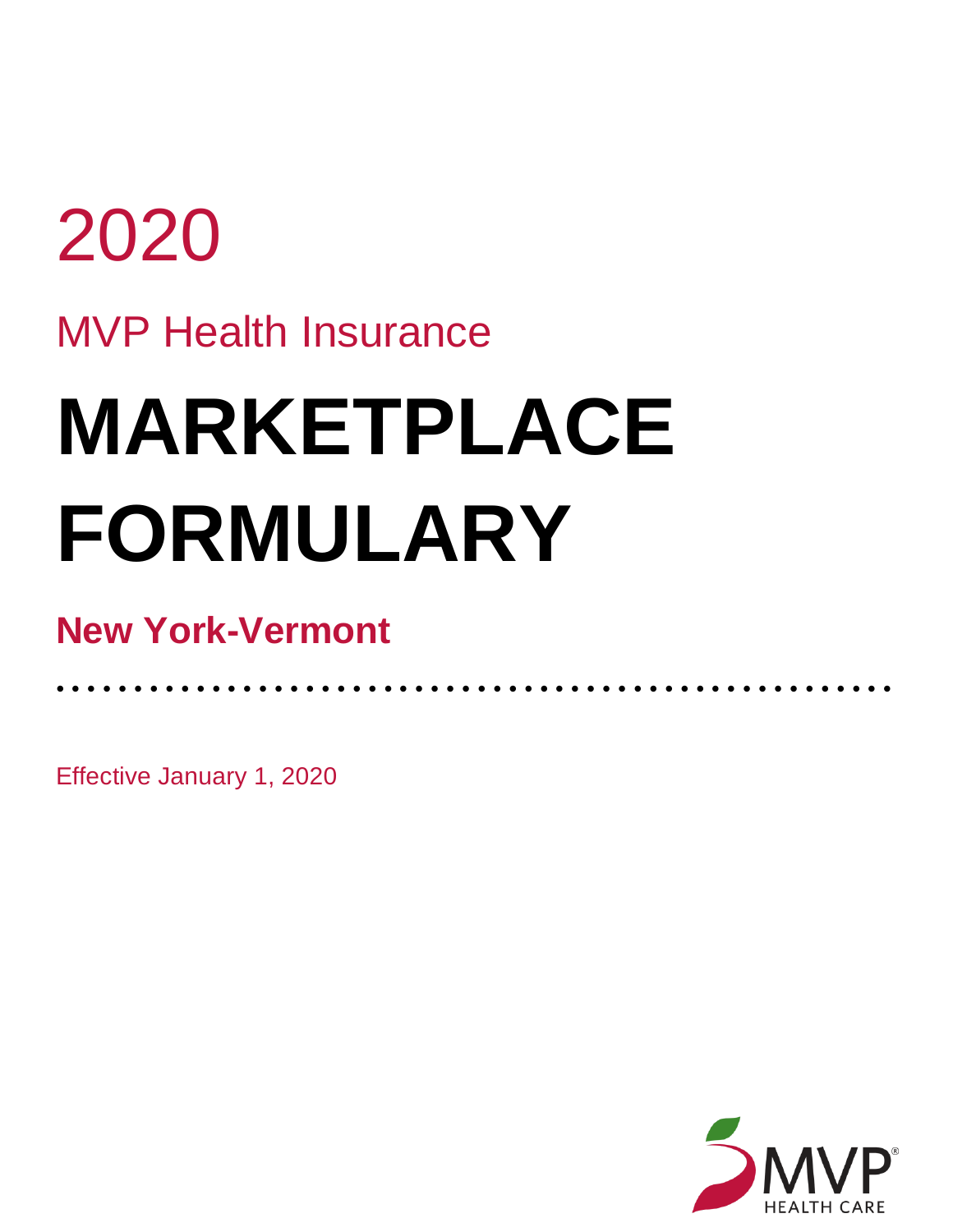

This information relates to the Marketplace Formulary, generally, and may not describe your particular coverage. Your specific Plan documents determine your benefits, including copays, coinsurance, deductibles, out-of-pocket maximums and any limitations and exclusions. Your physician is the person best suited to help you make decisions about prescription drugs, and the prescription drug information below is intended for consumer guidance only.

While every effort has been made to ensure accuracy, some information may be out of date. The Marketplace Formulary is subject to change based on decisions made by the Pharmacy & Therapeutics (P&T) committee. . The information on the formulary provided by MVP Health Care only serves general information purposes, it may be subject to change at any time. New drugs are not covered until reviewed by the P&T committee. Medications with an over-the-counter equivalent are not a covered benefit. Generic drugs on the formulary may not have the equivalent brand name product listed.

Products are listed in their most represented tier. Certain drugs may have a generic name but are a brand drug and will process as tier 3 product. For example a drug may be listed in tier 1 but a certain strength, dosage form or manufacturer may be considered a brand drug and will process at tier 3. Drugs entering the market between 1938 and 1962 that were approved for safety but not effectiveness are called "DESI" drugs. DESI drugs are not covered on the Marketplace Formulary.

In the case of some drugs, the Plan limits coverage to a specific quantity or a specific course of treatment. The Plan may also require prior authorization on some covered drugs. If you need more information about policies regarding a specific drug, consult your physician or contact the MVP Customer Care Center. If the medication you take is not listed below, contact the CVSCaremark Customer Care Center at the phone number listed on the back of your MVP ID card.

| <b>DRUG</b><br><b>CATEGORY</b>                                                                   | <b>TIER1</b><br>The lowest copay choice and usually includes<br>generic drugs.                                      |                                                                             | <b>TIER 2</b><br>The mid-range copay<br>choice and includes<br>covered brand name<br>drugs because of their<br>overall value. Also<br>includes high cost<br>generic drugs. | TIER <sub>3</sub><br>The highest copay choice and includes all<br>other covered brand name drugs |                                                                                           | <b>MEDICAL</b><br>(M) |
|--------------------------------------------------------------------------------------------------|---------------------------------------------------------------------------------------------------------------------|-----------------------------------------------------------------------------|----------------------------------------------------------------------------------------------------------------------------------------------------------------------------|--------------------------------------------------------------------------------------------------|-------------------------------------------------------------------------------------------|-----------------------|
| <b>ACE Inhibitors**</b><br>(blood pressure)<br>lowering,<br>includes<br>combination<br>products) | benazepril/HCTZ<br>captopril<br>enalapril/HCTZ<br>fosinopril/HCTZ<br>lisinopril/HCTZ                                | moexipril/HCTZ<br>perindopril<br>quinapril/HCTZ<br>ramipril<br>trandolapril | trandolapril-<br>verapamil                                                                                                                                                 | Accupril<br>Accuretic<br>Aceon<br>Altace<br>Lotensin<br>Epaned<br>Mavik                          | Prestalia<br>Prinivil<br><b>Obrelis</b><br>Vasotec<br>Zestril<br>Zestoretic <sup>EX</sup> |                       |
| Adrenal<br><b>Hormones</b><br>Oral**                                                             | cortisone<br>dexamethasone<br>fludrocortisone<br>hydrocortisone<br>methylprednisolone<br>prednisolone<br>prednisone |                                                                             | prednisolone-<br>dose pack                                                                                                                                                 | Acthar-HP <sup>#,+</sup><br>Cortef<br>Dexpak<br>$Emflaza$ <sup>#</sup><br>Medrol<br>Medrol 2mg   | <b>Millipred</b><br>Prelone                                                               |                       |
| Adrenergic                                                                                       | clonidine                                                                                                           | methyldopa/HCTZ                                                             | clonidine patch                                                                                                                                                            | Cardura                                                                                          |                                                                                           |                       |

#Requires prior authorization

<sup>q</sup> Subject to quantity limits

st Step therapy edits apply (must have failed on a specific drug per policy)

<sup>+</sup> Obtain through CVS Specialty

\*Drug is available through Mail Order if your benefit allows \*\*All drugs in the category are available through MailOrder NFNC-Non formulary, not covered-Must be approved by MVP

EX- Excluded drug-medical exception approval required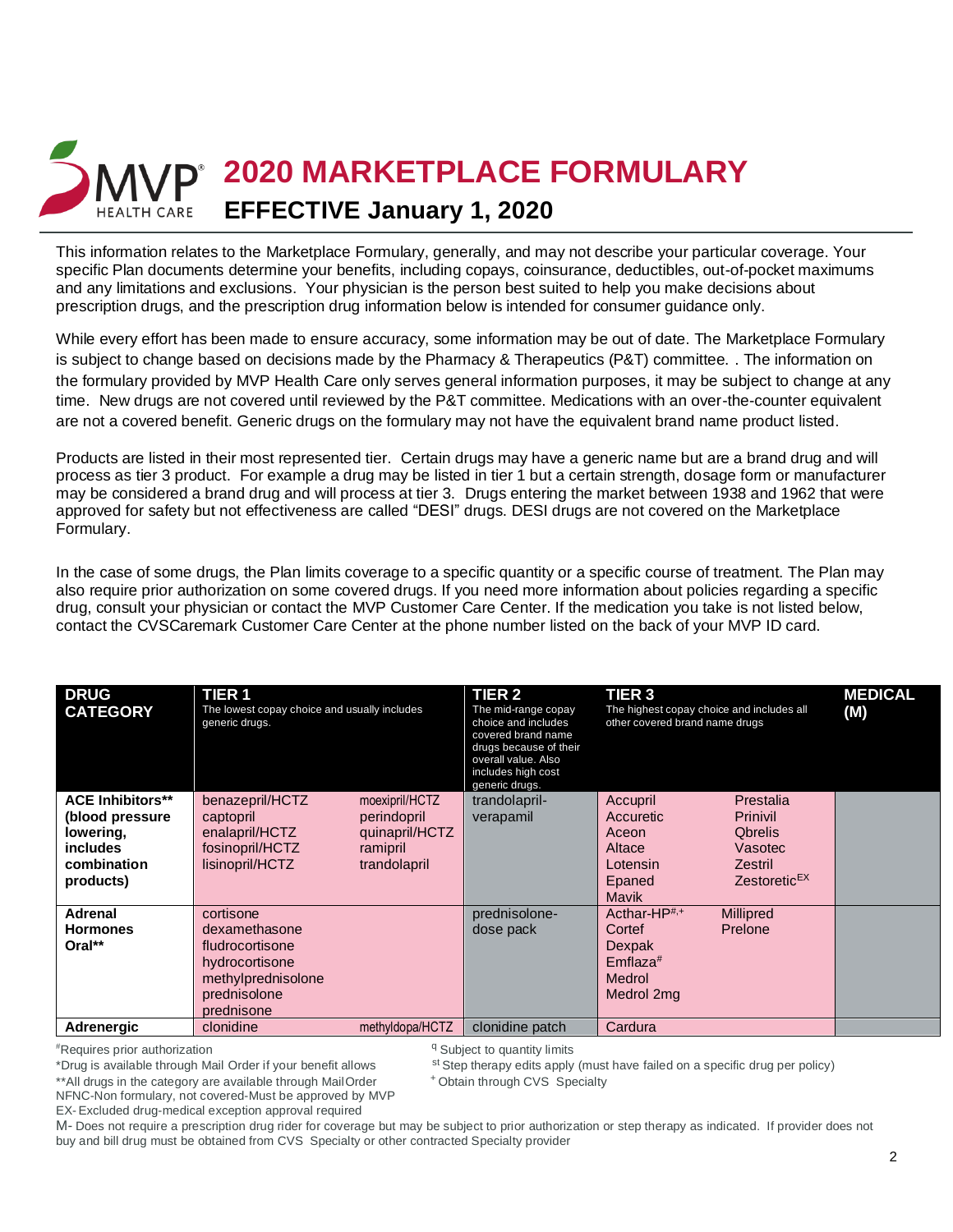| Antagonists**                                                              | doxazosin<br>prazosin<br>guanfacine<br>reserpine<br>terazosin                                                       | midodrine                                                                                                            | Cardura XL<br>Catapres/TTSEX<br><b>Minipress</b><br><b>Tenex</b>                                                                                                                                                                                                                                                                                                                                                                                            |                                                   |
|----------------------------------------------------------------------------|---------------------------------------------------------------------------------------------------------------------|----------------------------------------------------------------------------------------------------------------------|-------------------------------------------------------------------------------------------------------------------------------------------------------------------------------------------------------------------------------------------------------------------------------------------------------------------------------------------------------------------------------------------------------------------------------------------------------------|---------------------------------------------------|
| Alzheimer's<br>Agents**                                                    | galantamine                                                                                                         | donepezil<br>ergoloid<br>memantine IR/XR<br>rivastigmine                                                             | Aricept<br>Exelon<br>Exelon patch<br>Namenda IR/XR<br>Namzaric<br>Razadyne ER                                                                                                                                                                                                                                                                                                                                                                               |                                                   |
| <b>Androgens</b><br>(male hormones)                                        | danazol<br>testosterone inj <sup>q</sup>                                                                            | oxandrolone <sup>q</sup><br>testosterone gelq,*<br>testosterone TD sol <sup>q</sup>                                  | Anadrol-50 <sup>#</sup><br>Androderm <sup>#*,q</sup><br>Androgel <sup>*,q</sup><br>Android <sup>q#*</sup><br>Axiron #9<br>Delatestryl <sup>q#</sup><br>Depo-Testerone, q#<br>Depo-Testosterone 100mg <sup>q#</sup><br>Fortesta <sup>*,q#</sup><br>Oxandrin <sup>q#</sup><br>Methitest <sup>q#*</sup><br>Natesto#q<br>Striant*,q#<br>Testim <sup>#q</sup><br>Testred*,q#<br>testosterone inj 250mg/ml#,q<br>Vogelxo <sup>#q, '</sup><br>Xyosted <sup>#</sup> | Aveed <sup>#</sup><br><b>Testopel<sup>q</sup></b> |
| <b>ARBs/Renin</b><br>Inhibitors**<br>(includes<br>combination<br>products) | candesartan<br>eprosartan<br>irbesartan<br>losartan<br>telmisartan/amlodipine<br>valsartan                          | aliskiren<br>amlodipine/valsartan<br>amlodipine/valsartan/<br><b>HCT</b><br>olmesartan/HCTZ<br>olmesartan/amlodipine | Atacand<br>Entresto<br>Avalide<br>Exforge<br>Avapro<br>Hyzaar<br><b>AzorEX</b><br>Micardis/HCT<br>Benicar/HCT<br>Tekturna/HCT<br><b>Byvalson</b><br><b>Teveten</b><br>Cozaar<br><b>Teveten HCT</b><br>Tribenzor<br>Diovan/HCT<br>Edarbi<br>Twynsta<br>Edarbyclor                                                                                                                                                                                            |                                                   |
| <b>Anti-Anxiety</b><br>Agents**                                            | alprazolam/ER<br>buspirone 5, 7.5, 10, 15mg<br>chlordiazepoxide<br>clorazepate<br>diazepam<br>lorazepam<br>oxazepam | alprazolam Intensol<br>diazepam Intensol                                                                             | Ativan<br>Tranxene-T<br>Valium<br>Xanax/XR                                                                                                                                                                                                                                                                                                                                                                                                                  |                                                   |
| Antiarrhythmics**<br>(heart rhythm)                                        | amiodarone<br>disopyramide<br>flecainide<br>mexiletine<br>Pacerone<br>propafenone<br>quinidine<br>sotalol/AF        | dofetilide<br>propafenone SR                                                                                         | Betapace/AF<br>Rythmol/SR<br>Cordarone<br>Sotylize<br>Multaq<br>Tikosyn<br>Norpace<br>Norpace CR                                                                                                                                                                                                                                                                                                                                                            |                                                   |

\*Drug is available through Mail Order if your benefit allows \*\* All drugs in the category are available through Mail Order NFNC-Non formulary, not covered-Must be approved by MVP <sup>q</sup> Subject to quantity limits

st Step therapy edits apply (must have failed on a specific drug per policy)

+Obtain through CVS Specialty

EX-Excluded drug-medical exception approval required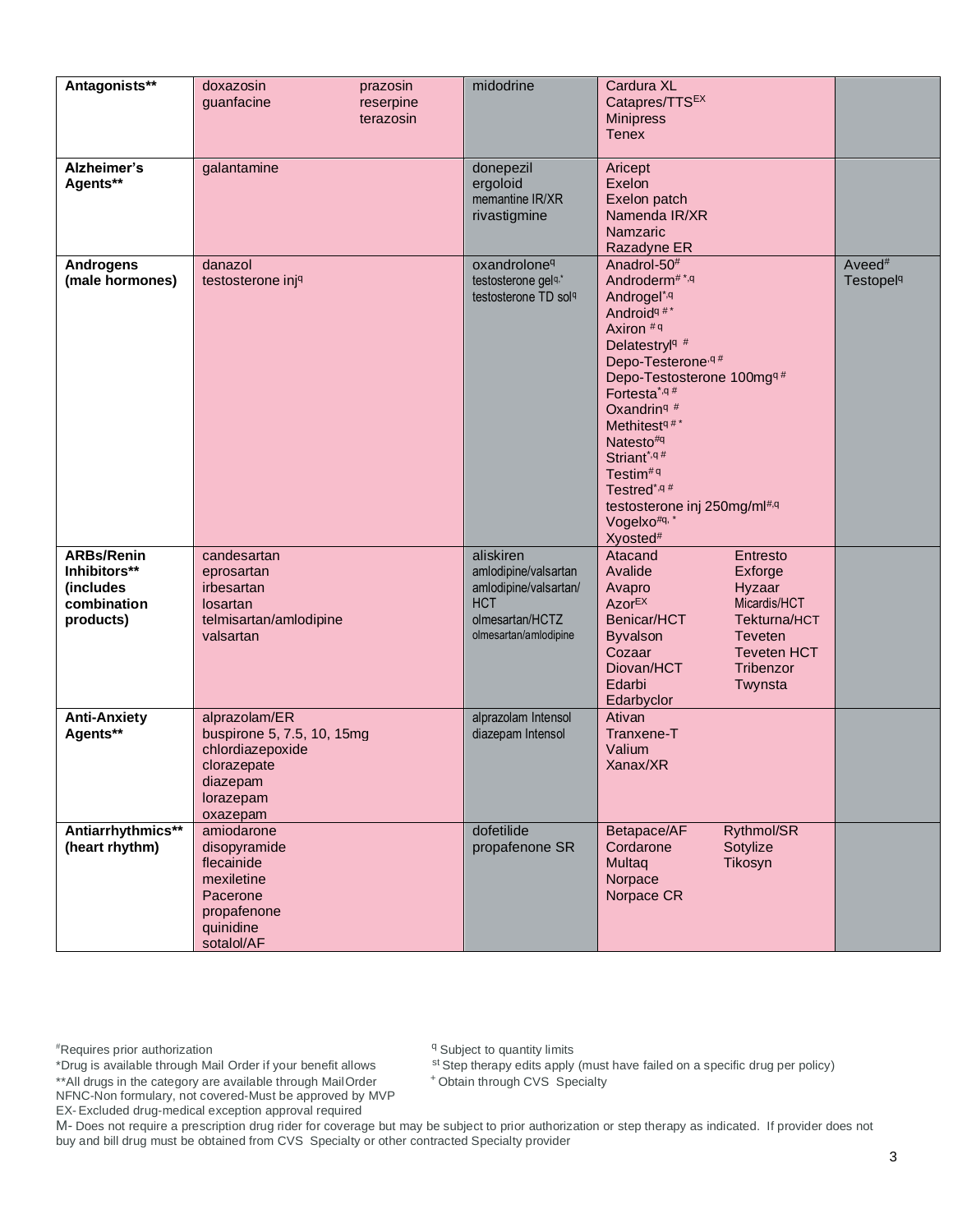| <b>Antibiotics</b>              | amoxicillin<br>amoxicillin/clavulanate<br>amoxicillin/clavulanate XR<br>ampicillin<br>azithromycin<br>cefaclor<br>cefadroxil<br>cefdinir<br>cefditoren<br>cefpodoxime<br>cefprozil<br>cefuroxime tabs<br>cephalexin caps<br>ciprofloxacin/ER<br>clarithromycin/ER<br>clindamycin<br>dicloxacillin<br>erythrocin<br>erythromycin tabs<br>levofloxacin<br>minocycline IR caps<br>moxifloxacin<br>neomycin<br>ofloxacin<br>penicillin<br>sulfa/trimeth DS/SS<br>jantoven* | Avidoxy<br>Baci-IM inj<br>bacitracin inj<br><b>Cefaclor ER</b><br>cefepime inj<br>cefixime<br>ceftriaxone inj# (Lyme<br>disease)<br>ceftriaxone vial<br>250mg, 500mgq<br>cefuroxime susp<br><b>Clindess</b><br>clindamycin palmitate<br>demeclocycline<br>doxycycline IR<br>doxycycline DR#<br>erythromycin susp<br>Firvang<br>linezolid<br>minocycline IR caps<br>minocycline ER <sup>#</sup><br>tetracycline<br>vancomycin cap<br>Eliquis* | Adoxa<br>Acticlate <sup>EX</sup><br>Aemcolo#<br>Arikayce <sup>#</sup><br>Augmen/ES/XR<br>Avelox<br>Bactrim/DS<br>Baxdela tabs<br><b>Biaxin XL</b><br>Cedax<br>Ceftin<br>Ceftin susp<br>Cipro/XR<br>Cleocin<br>Cleocin 75mg<br>Cleocin Vaginal<br><b>Dificid</b><br>Doryx 50mg#<br>Doryx 150mg#<br>Doryx 200mg#<br>E.E.S. Susp<br>Eryped<br>Ery-Tab<br>Erythromycin Base<br>Factive<br>Arixtra | Keflex<br>Ketek<br>Levaquin<br>Minocin <sup>EX</sup><br>Morgidox<br><b>Monodox</b><br>Moxatag<br>Nuzyra tabs<br>Oracea <sup>#</sup><br>Rocephin#<br><b>PCE</b><br>Seysara <sup>EX</sup><br>Sivextro tabs<br>Solodyn <sup>#</sup><br>Spectracef<br>Sulfadiazine<br>Suprax<br>Tygacil inj<br>Vancocin<br>Vibativ<br>Vibramycin<br>Vibramycin syrup<br>Xifaxan <sup>#</sup><br>Zithromax<br>Z-Max<br>Zyvox | Baxdela Inj#<br>Dalvance<br>Nuzyra IV<br>Orbactiv<br>Sivextro inj#<br>Teflaro<br>Xerava<br>Zyvox Inj#<br>Zerbaxa |
|---------------------------------|------------------------------------------------------------------------------------------------------------------------------------------------------------------------------------------------------------------------------------------------------------------------------------------------------------------------------------------------------------------------------------------------------------------------------------------------------------------------|----------------------------------------------------------------------------------------------------------------------------------------------------------------------------------------------------------------------------------------------------------------------------------------------------------------------------------------------------------------------------------------------------------------------------------------------|-----------------------------------------------------------------------------------------------------------------------------------------------------------------------------------------------------------------------------------------------------------------------------------------------------------------------------------------------------------------------------------------------|---------------------------------------------------------------------------------------------------------------------------------------------------------------------------------------------------------------------------------------------------------------------------------------------------------------------------------------------------------------------------------------------------------|------------------------------------------------------------------------------------------------------------------|
| Anticoagulants                  | warfarin*                                                                                                                                                                                                                                                                                                                                                                                                                                                              | enoxaparin<br>fondaparinux<br>heparin<br>Xarelto*                                                                                                                                                                                                                                                                                                                                                                                            | Bevyxxa<br>Coumadin*<br>Fragmin<br><b>Heparin Lock</b><br><b>FlushNFNC</b>                                                                                                                                                                                                                                                                                                                    | <b>Iprivask</b><br>Lovenox<br>PradaxaEX*<br>SavaysaEX                                                                                                                                                                                                                                                                                                                                                   |                                                                                                                  |
| Anticonvulsants**<br>(seizures) | carbamazepine<br>oxcarbazepine<br>phenobarbital<br>clonazepam<br>phenytoin<br>diazepam rectal<br>divalproex sprink<br>primidone<br>epitol<br>topiragen<br>ethosuximide<br>topiramate<br>valproic acid<br>gabapentin<br>lamotrigine IR<br>zonisamide<br>levetiracetam/SR                                                                                                                                                                                                | carbamazepine ER<br>Celontin<br>clobazam<br>divalproex ER/DR<br>felbamate<br>lamotrigine ER/ODT/<br>starter pack<br>Peganone<br>tiagabine<br>vigabatrin <sup>+</sup>                                                                                                                                                                                                                                                                         | Aptiom<br><b>Banzel</b><br><b>Briviact</b><br>Carbatrol<br>Depakene<br>Depakote/ER<br>Diacomit#,+<br><b>Diastat</b><br><b>Dilantin</b><br>Epidiolex <sup>#,+</sup><br>Felbatol <sup>EX</sup><br>Fycompa<br>Gabitril<br>Keppra/XR<br>Klonopin<br>Lamictal/XR<br>Lamictal ODT<br>Lyrica IR                                                                                                      | <b>Mysoline<sup>EX</sup></b><br><b>Neurontin</b><br>Onfi<br><b>Oxtellar XR</b><br>Phenytek<br>Potiga<br>Sabril <sup>+</sup><br>Spritam <sup>EX</sup><br>Sympazan<br>Tegretol/XR<br><b>Topamax</b><br><b>Trileptal</b><br><b>Trokendi XR</b><br>Vimpat<br>Zarontin                                                                                                                                       |                                                                                                                  |
| Antidepressants**               | amitriptyline<br>maprotiline<br>amoxapine<br>mirtazapine<br>bupropion/SR<br>nefazodone<br>bupropion XL<br>nortriptyline<br>150mg, 300mg<br>paroxetine/ER<br>phenelzine<br>citalopram<br>desipramine<br>protriptyline<br>sertraline<br>doxepin<br>escitalopram                                                                                                                                                                                                          | bupropion XL<br>450mgEX<br>clomipramine<br>desvenlafaxine<br>ER (generic)<br>duloxetine<br>fluvoxamine ER<br>venlafaxine ER<br>tabs (generic)                                                                                                                                                                                                                                                                                                | Anafranil<br>Aplenzin <sup>EX</sup><br>Celexa<br>Cymbalta<br><b>Desvenlafaxine</b><br>ER (brand)<br>Duloxetine 40mg<br><b>Effexor XR</b><br>Emsam                                                                                                                                                                                                                                             | Oleptro ER<br>Pamelor <sup>EX</sup><br>Parnate<br>Paxil susp<br>Paxil/CR<br>Pexeva<br><b>Pristig ER</b><br>Prozac/Week<br>Remeron                                                                                                                                                                                                                                                                       | Spravato <sup>#,+</sup><br>Zulresso <sup>#</sup>                                                                 |

<sup>q</sup> Subject to quantity limits

st Step therapy edits apply (must have failed on a specific drug per policy)

<sup>+</sup> Obtain through CVS Specialty

\*\*All drugs in the category are available through MailOrder NFNC-Non formulary, not covered-Must be approved by MVP

EX- Excluded drug-medical exception approval required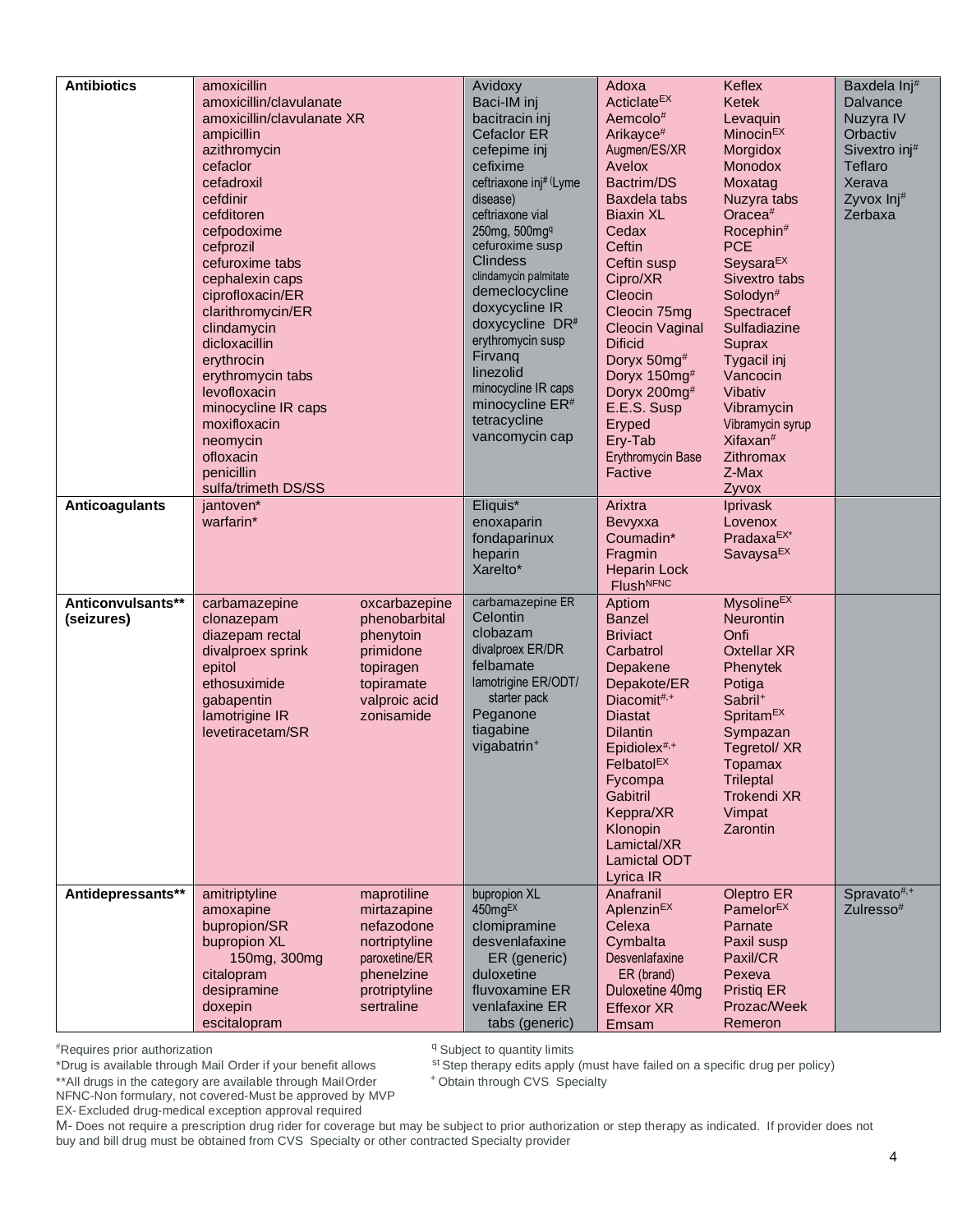|                                                                    | fluoxetine capsules<br>fluvoxamine IR<br>hydroxyzine pamoate<br>imipramine HCI                                         | trazodone<br>tranylcypromine<br>venlafaxine IR<br>venlafaxine ER<br>caps (generic)     | olanzapine/<br>fluoxetine<br><b>Trintellix</b><br>trimipramine<br>Viibryd              | Fetzima<br>Fluoxetine<br>60 <sub>mg</sub><br>Forfivo XLEX<br>Khedezla<br>Lexapro<br>Marplan<br><b>Nardil</b><br>Norpramin                                                 | <b>SarafemNFNC</b><br>Surmontil<br><b>Tofranil/PM</b><br>Venlafaxine<br>ER (brand)<br>Wellbutrin/SR<br>Wellbutrin XLEX<br>Zoloft                |                                                                                                    |
|--------------------------------------------------------------------|------------------------------------------------------------------------------------------------------------------------|----------------------------------------------------------------------------------------|----------------------------------------------------------------------------------------|---------------------------------------------------------------------------------------------------------------------------------------------------------------------------|-------------------------------------------------------------------------------------------------------------------------------------------------|----------------------------------------------------------------------------------------------------|
| <b>Antiemetics</b><br>(nausea)                                     | compro<br>ondansetron <sup>q</sup><br>prochlorperazine<br>promethazine                                                 | trimethobenzamid                                                                       | aprepitant <sup>q</sup><br>dronabinol<br>granisetron <sup>q</sup><br>scopolamine patch | Akynzeo <sup>q</sup><br>Anzemet <sup>q</sup><br><b>Bonjesta<sup>q</sup></b><br>Cesamet<br>Diclegis <sup>Q</sup><br>Emend <sup>q</sup><br>Marinol                          | Sancuso <sup>q</sup><br>Syndros#<br>Tigan<br>Transderm-Scop<br>Varubi <sup>q</sup><br>Zofran/ODT <sup>q</sup>                                   | Akynzeo inj#<br>Aloxi Inj<br>Cinvanti Inj <sup>#</sup><br>Emend Inj#<br>Sustol Inj#<br>Varubi Inj# |
| Antifungal<br><b>Agents</b>                                        | fluconazole<br>griseofulvin<br>griseofulvin ultra<br>ketoconazole tabs<br>nystatin<br>terbinafine <sup>q</sup>         |                                                                                        | clotrimazole oral<br>itraconazole#<br>voriconazole                                     | Ancobon<br>Cancidas<br>Cresemba<br>Diflucan<br>Grifulvin V<br>Gris-Peg<br>Jublia <sup>#</sup><br>Kerydin <sup>#</sup><br>Lamisil<br>Granules <sup>q</sup><br>Mycamine inj | Lamisil <sup>q</sup><br><b>Nizoral</b><br><b>Noxafil</b><br>Onmel $#$<br>Oravig<br>Sporanox <sup>#</sup><br>Sporanox soln#<br>Tolsura#<br>Vfend |                                                                                                    |
| <b>Antihistamines</b>                                              | azelastine<br>clemastine<br>cyproheptadine*<br>chlorpheniramine*                                                       | desloratadine<br>hydroxyzine*<br>levocetirizine*<br>olopatadine nasal<br>promethazine* |                                                                                        | Astepro<br>Clarinex<br><b>Clarinex syrup</b>                                                                                                                              | Patanase<br><b>Xyzal</b>                                                                                                                        |                                                                                                    |
| Antihistamine/<br>Decongestant<br><b>Combinations</b>              | Various generics                                                                                                       |                                                                                        | None                                                                                   | Various brands <sup>#</sup><br>Clarinex D <sup>EX</sup>                                                                                                                   | Semprex-DEX                                                                                                                                     |                                                                                                    |
| Antihypertensive<br>Combinations**<br>(blood pressure<br>lowering) | amlodipine/atorvastatin<br>amlodipine/benazepril<br>atenolol/chlorthalidone<br>clorpres<br>nadolol/bendroflumethiazide |                                                                                        |                                                                                        | <b>Bidil</b><br>Caduet<br>Corzide<br>Demser<br>Lopressor HCT                                                                                                              | Lotrel<br><b>Tarka</b><br><b>Tenoretic</b><br>Ziac                                                                                              |                                                                                                    |
| <b>Antimalarials</b>                                               | chloroquine <sup>q</sup><br>hydroxychloroquine*<br>mefloquine <sup>q</sup><br>quinine sulfate <sup>q</sup>             |                                                                                        | atovaquone/<br>proguanil <sup>q</sup>                                                  | Arakoda <sup>EX</sup><br>Coartem <sup>q</sup><br>Daraprim <sup>EX,q</sup><br>Krintafel <sup>#</sup><br>Malarone <sup>q</sup>                                              | Plaquenil*<br>Primaquine <sup>q</sup><br>Qualaquin <sup>q</sup>                                                                                 |                                                                                                    |
| Anti-<br>mycobacterials**<br>(TB)                                  | ethambutol<br>isoniazid<br>pyrazinamide                                                                                | rifampin                                                                               |                                                                                        | Mycobutin<br>Paser<br>Priftin                                                                                                                                             | Rifamate<br><b>Rifater</b><br>Sirturo<br>Trecator                                                                                               |                                                                                                    |
| <b>Antiparasitics</b>                                              | dapsone<br>ivermectin<br>metronidazole tabs<br>tinidazole                                                              |                                                                                        | albendazole<br>atovaquone <sup>q</sup><br>paromomycin<br>praziquantel                  | Albenza<br>Alinia<br>Benznidazole#<br><b>Biltricide</b><br>Flagyl                                                                                                         | Flagyl ER<br>Mepron#<br>Solosec <sup>EX</sup><br>Stromectol<br>Tindamax                                                                         |                                                                                                    |
| <b>Antiplatelet</b><br>Agents**                                    | anagrelide<br>cilostazol<br>clopidogrel                                                                                | dipyridamole<br>pentoxifylline                                                         | aspirin-<br>dipyridamole<br><b>Brilinta</b>                                            | Aggrenox<br>Agrylin<br>Effient                                                                                                                                            | Persantine<br>Plavix<br>Pletal                                                                                                                  | Praxbind                                                                                           |

<sup>q</sup> Subject to quantity limits

\*Drug is available through Mail Order if your benefit allows

st Step therapy edits apply (must have failed on a specific drug per policy) <sup>+</sup> Obtain through CVS Specialty

\*\*All drugs in the category are available through MailOrder

NFNC-Non formulary, not covered-Must be approved by MVP

EX- Excluded drug-medical exception approval required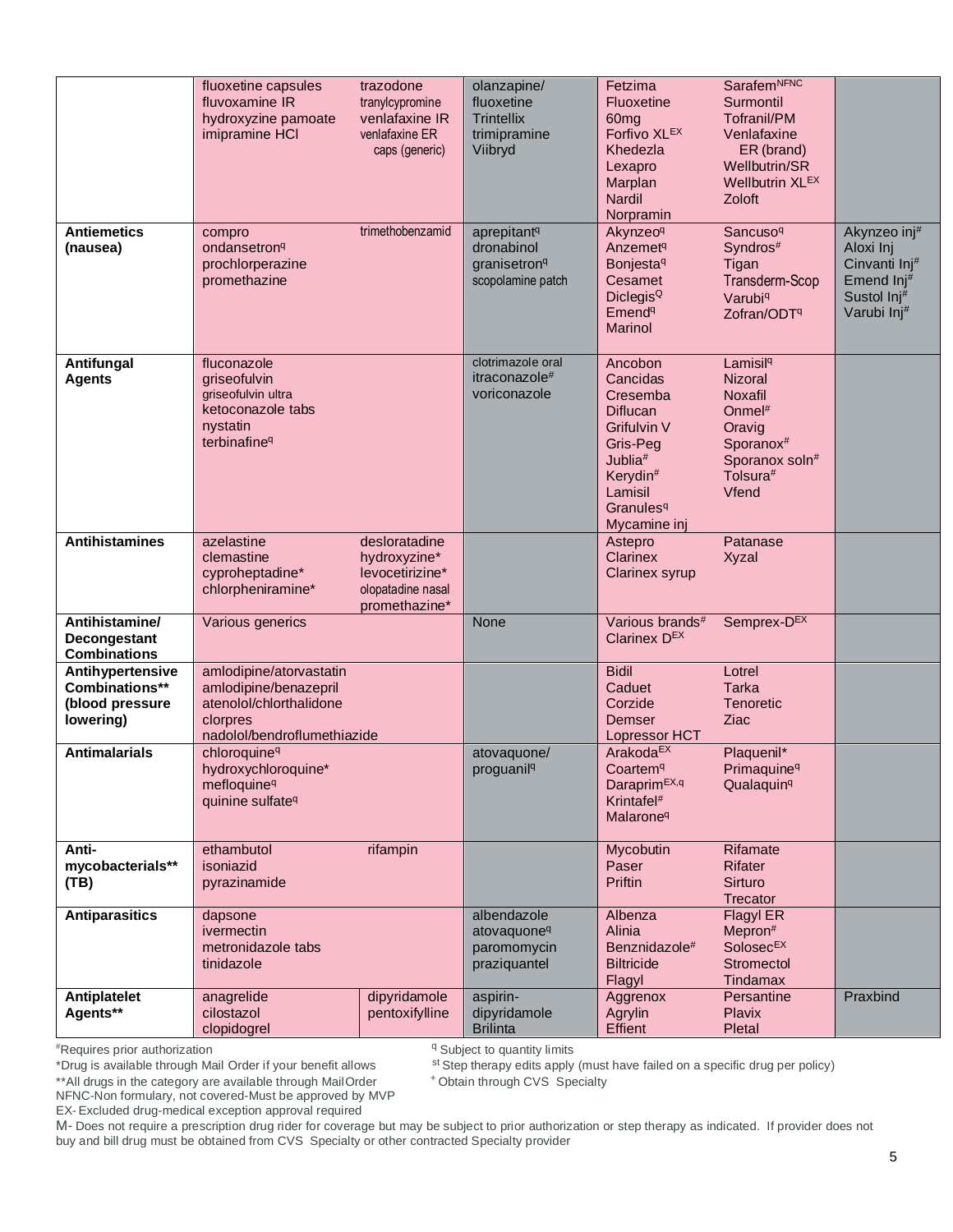|                                |                                                                                          |                                                                                                    | prasugrel                                                                                                                                                                                                                                                                                                                                                                                                                                                                       |                                                                                                                                                                                                                                                                                                                                                   | Zontivity                                                                                                                               |                                                                                                                                     |
|--------------------------------|------------------------------------------------------------------------------------------|----------------------------------------------------------------------------------------------------|---------------------------------------------------------------------------------------------------------------------------------------------------------------------------------------------------------------------------------------------------------------------------------------------------------------------------------------------------------------------------------------------------------------------------------------------------------------------------------|---------------------------------------------------------------------------------------------------------------------------------------------------------------------------------------------------------------------------------------------------------------------------------------------------------------------------------------------------|-----------------------------------------------------------------------------------------------------------------------------------------|-------------------------------------------------------------------------------------------------------------------------------------|
| Antipsychotics**               | fluphenazine<br>haloperidol<br>lithium<br>loxapine                                       | perphenazine<br>quetiapine IR<br>risperidone/ODT<br>thioridazine<br>thiothixene<br>trifluoperazine | aripiprazole/ODT<br>clozapine/ODT<br>Latuda<br>olanzapine/ODT<br>olanzapine/<br>fluoxetine<br>paliperidone ER<br>pimozide<br>quetiapine XR<br>Vraylar<br>ziprasidone                                                                                                                                                                                                                                                                                                            | Abilify<br>Abilify MyciteEX<br>Clozaril<br>Equetro<br>FazaClo<br>Geodon<br>Invega<br>Lithium solution<br>Lithobid                                                                                                                                                                                                                                 | Nuplazid#+<br>Orap<br>Rexulti<br>Risperdal<br>Saphris<br>Seroquel<br>Seroquel XR<br>Symbyax<br>Versacloz<br>Zyprexa                     | Abilify-<br>Maintena<br>Aristada<br>Invega-<br>Sustenna<br>Invega Trinz<br>Perseris<br>Risperdal-<br>Consta<br>Zyprexa-<br>Relprevv |
| Antiretrovirals/<br><b>HIV</b> | <b>None</b>                                                                              |                                                                                                    | abacavir<br>abacavir/lamiv/<br>zidovudine<br>Aptivus<br>atazanavir caps<br>Atripla<br>Biktarvy<br>Cimduo<br>Crixivan<br>Descovy<br>didanosine<br>efavirenz<br>Emtriva<br>Epzicom<br>fosamprenavir<br>Genvoya<br>Invirase<br><b>Isentress</b><br>lamivudine<br>lamivudine soln<br>lamivudi/zidov<br>lopinavir/ritonavir<br>nevirapine<br>Norvir<br>Prezista<br>Rescriptor<br>ritonavir<br>Selzentry<br>Symfi/Lo<br>stavudine<br>Truvada<br>Viracept<br>Viread tabs<br>Zidovudine | Combivir<br>Complera<br>Delstrigo<br>Dovato#<br>Edurant<br>Egrifta <sup>+</sup><br>Epivir tabs<br>Epivir soln<br>Epivir HBV soln<br>Evotaz<br>Fuzeon <sup>+</sup><br>Intelence<br>JulucaKaletra<br>Lexiva<br>Odefsey<br>Pifeltro<br>Prezcobix<br>Retrovir<br>Reyataz<br>Sustiva<br><b>Stribild</b><br>Symtuza<br><b>Tivicay</b><br><b>Triumeg</b> | Trizivir<br>Tybost<br>Videx<br>Videx EC<br>Viramune<br>Viramune XR<br><b>Viread Powder</b><br>Zerit<br>Ziagen<br>Ziagen soln<br>Vitekta | Trogarzo                                                                                                                            |
| Antispasmodic<br>Agents**      | bethanechol<br>dicyclomine<br>flavoxate<br>oxybutynin/ER<br>propantheline<br>symax/SL/SR |                                                                                                    | darifenacin<br>methscopolomine<br>Myrbetrig<br>phenohytro tablets <sup>EX</sup><br>solifenacin<br>tolterodine/ER<br>trospium                                                                                                                                                                                                                                                                                                                                                    | Anaspaz<br>Belladona/Opium<br>suppository <sup>EX</sup><br><b>Bentyl</b><br>Cantil<br>Detrol LA<br>Ditropan XL<br>Donnatal<br>tablets/elixirEX<br>Enablex<br>Gelnique                                                                                                                                                                             | Levbid<br>Levsin/SL<br>Pamine/Forte<br>Robinul/Forte<br><b>Symax Duotab</b><br>Toviaz<br>Vesicare                                       |                                                                                                                                     |

<sup>q</sup> Subject to quantity limits

st Step therapy edits apply (must have failed on a specific drug per policy)

<sup>+</sup> Obtain through CVS Specialty

\*\*All drugs in the category are available through MailOrder NFNC-Non formulary, not covered-Must be approved by MVP

EX- Excluded drug-medical exception approval required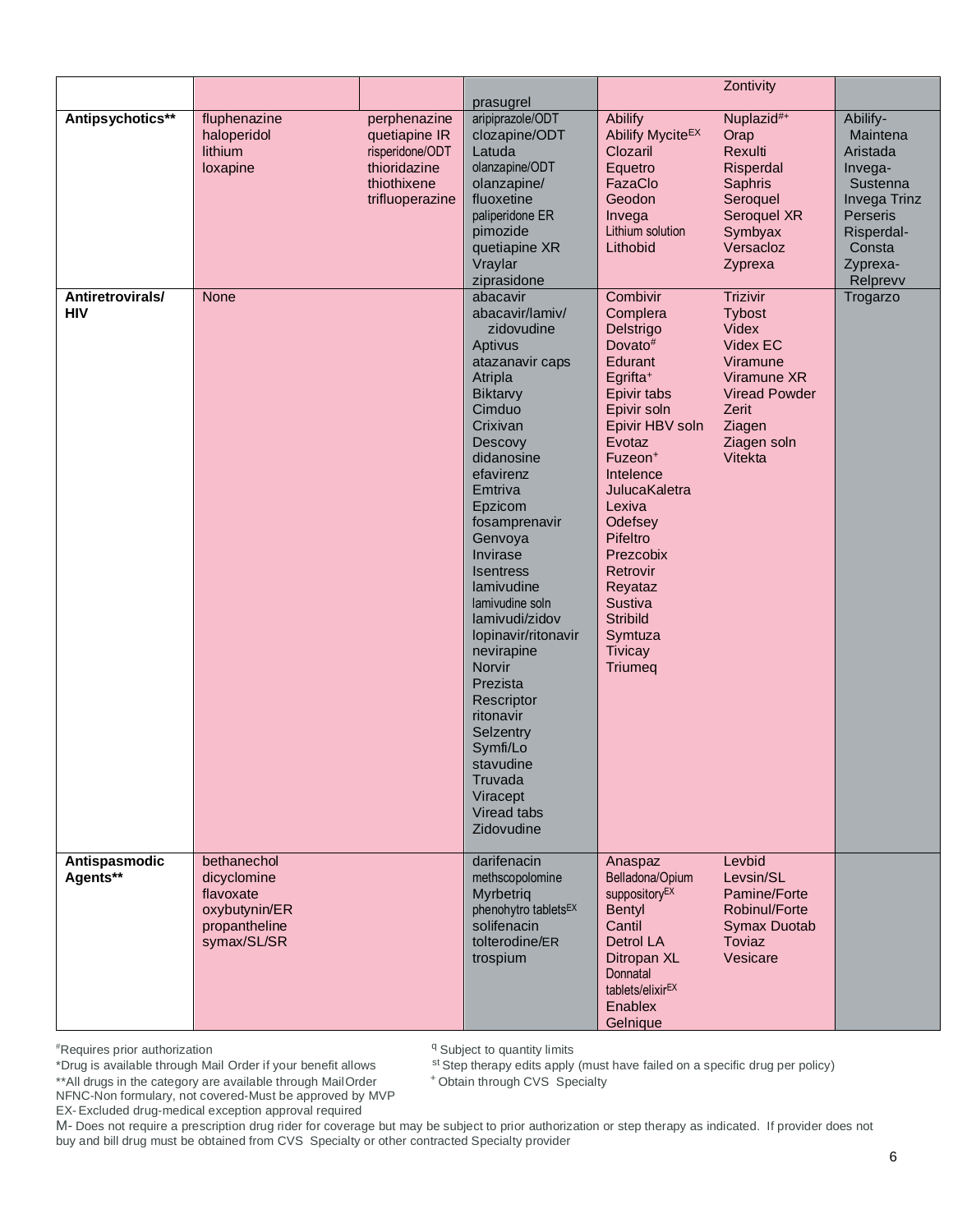| <b>Antitussives &amp;</b><br><b>Expectorants</b>                                                              | benzonatate 100mg,<br>200 <sub>mg</sub><br>codeine combinations<br>hydrocodone combinations    |                                                                                 |                                                                                                                                                                             | All brands#<br>Entex <sup>#</sup> (all)<br>Rezira#                                                                               | Tussionex <sup>#</sup><br>Tuzistra XR <sup>#</sup>                                                                   |                                                                                                                                                                                                   |
|---------------------------------------------------------------------------------------------------------------|------------------------------------------------------------------------------------------------|---------------------------------------------------------------------------------|-----------------------------------------------------------------------------------------------------------------------------------------------------------------------------|----------------------------------------------------------------------------------------------------------------------------------|----------------------------------------------------------------------------------------------------------------------|---------------------------------------------------------------------------------------------------------------------------------------------------------------------------------------------------|
| <b>Antiviral Agents</b>                                                                                       | acyclovir<br>amantadine<br>rimantadine<br>valacyclovir                                         |                                                                                 | acyclovir oint/cream<br>famciclovir<br>oseltamivir <sup>q</sup><br>valgancyclovir                                                                                           | Denavir<br>Famvir<br>Flumadine<br>Prevymis tabs<br>Relenza <sup>q</sup><br><b>Tamiflu<sup>q</sup></b>                            | Valtrex<br><b>Xofluza</b> <sup>q</sup><br>Zovirax<br>Zovirax cr                                                      | Prevymis IV <sup>#</sup><br>Rapivab                                                                                                                                                               |
| <b>Arthritis Agents</b><br>(non-biological)                                                                   | azathioprine*<br>hydroxychloroquine*<br>leflunomide*<br>methotrexate tablet*<br>sulfasalazine* |                                                                                 | Ridaura*<br>methotrexate inj                                                                                                                                                | Arava*<br>Otrexup#+<br>Rasuvo <sup>#+</sup><br>Rheumatrex*<br>Trexall*                                                           |                                                                                                                      |                                                                                                                                                                                                   |
| <b>Benign Prostatic</b><br>Hypertrophy<br>(BPH) Agents<br>(prostate)                                          | alfuzosin*<br>doxazosin*<br>finasteride 5mg*                                                   | tamsulosin*<br>terazosin caps*                                                  | dutasteride<br>dutasteride-<br>tamsulosin<br>silodosin<br>tadalafil 2.5mg <sup>#</sup><br>tadalafil 5mg <sup>#</sup>                                                        | Avodart*<br>Cardura XL*<br>Cialis 2.5 $mgEX$<br>Cialis 5 $mgEX$<br>Flomax <sup>*</sup>                                           | Jalyn*<br>Proscar <sup>*</sup><br>Rapaflo*<br>Uroxatral <sup>*</sup>                                                 |                                                                                                                                                                                                   |
| <b>Beta-Blocking</b><br>Agents**<br>(blood pressure<br>Lowering,<br>includes HCTZ<br>combination<br>products) | acebutolol<br>atenolol<br>betaxolol<br>bisoprolol<br>carvedilol<br>labetalol                   | metoprolol/XL<br>nadolol<br>pindolol<br>propranolol/LA<br>sotalol/AF<br>timolol | carvedilol ER<br><b>Bystolic</b>                                                                                                                                            | Betapace/AF<br>Coreg<br>Coreg CR<br>Corgard<br>Dutoprol <sup>EX</sup><br>Inderal LA/XLEX                                         | Innopran XLEX<br>Lopressor/HCT<br><b>Sectral</b><br>Tenormin <sup>EX</sup><br><b>Toprol XL</b><br>Trandate<br>Zebeta |                                                                                                                                                                                                   |
| <b>Biological</b><br>Disease-<br><b>Modifying Agents</b>                                                      |                                                                                                |                                                                                 | Ankylosing<br>Spondylitis:<br>Cosentyx <sup>#,+</sup><br>Enbrel <sup>#,+</sup><br>Humira#, +<br><b>Crohn's Disease</b><br>Humira#+<br>Stelara#+(after<br>failure of Humira) | <b>Ankylosing Spondylitis:</b><br>Cimzia#,+<br>Simponi#,+<br><b>Crohn's Disease</b><br>Cimzia#+                                  |                                                                                                                      | Actemra IV <sup>#</sup><br>Entyvio#,<br>llaris <sup>#,</sup><br>Inflectra#<br>Orencia IV <sup>#</sup><br>Rituxan <sup>#</sup><br>Remicade <sup>#</sup><br>Renflexis <sup>#</sup><br>Simponi Aria# |
|                                                                                                               |                                                                                                |                                                                                 | <b>Psoriasis</b><br>Humira#+<br>Otezla#+<br>Stelara#+<br>Taltz <sup>#+</sup>                                                                                                | <b>Psoriasis</b><br>Cimzia#+<br>Cosentyx#+<br>$Enbre!#+$<br>Ilumya <sup>EX,+</sup><br>$Siliq#,+$<br>Skyrizi <sup>#,+</sup>       |                                                                                                                      |                                                                                                                                                                                                   |
|                                                                                                               |                                                                                                |                                                                                 | <b>Psoriatic Arthritis</b><br>Cosentyx#+<br>Enbrel#+<br>Humira#+<br>Otezla#+                                                                                                | <b>Psoriatic Arthritis</b><br>Cimzia#+<br>Orencia#+<br>Simponi#+<br>Stelara#+<br>Taltz <sup>#+</sup><br>Xeljanz/XR <sup>#+</sup> |                                                                                                                      |                                                                                                                                                                                                   |
|                                                                                                               |                                                                                                |                                                                                 | Rheumatoid<br><b>Arthritis</b><br>Enbrel#+<br>Humira#+<br>Kevzara#+                                                                                                         | <b>Rheumatoid Arthritis</b><br>Actemra#+<br>Cimzia#+<br>Kineret#+                                                                |                                                                                                                      |                                                                                                                                                                                                   |

\*Drug is available through Mail Order if your benefit allows

<sup>q</sup> Subject to quantity limits

st Step therapy edits apply (must have failed on a specific drug per policy)

<sup>+</sup> Obtain through CVS Specialty

\*\*All drugs in the category are available through MailOrder NFNC-Non formulary, not covered-Must be approved by MVP EX- Excluded drug-medical exception approval required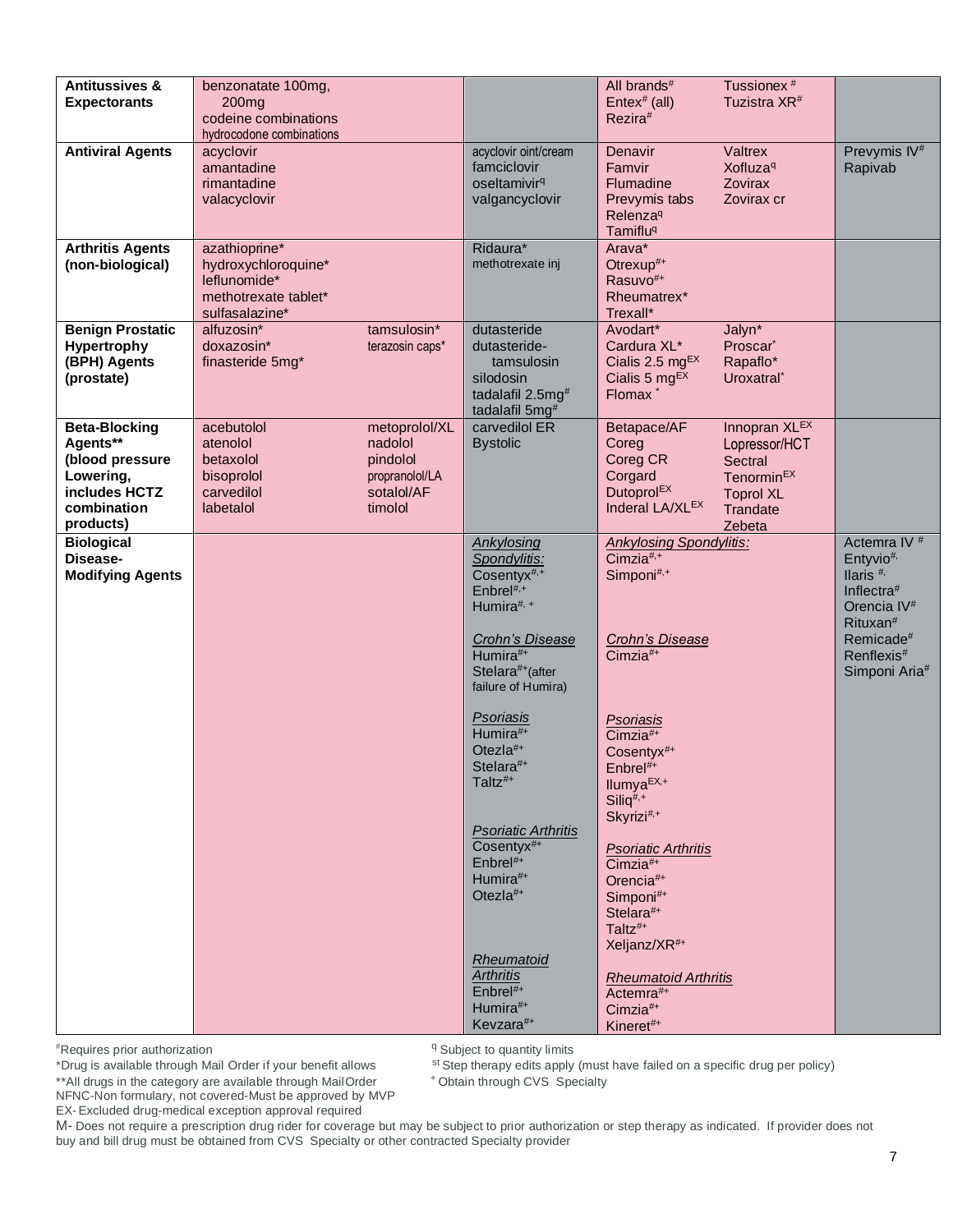|                                                                                                                                                                              |                                                                                                                                         | Orencia<br>SC/Clickjet#,+<br>Xeljanz/XR <sup>#+</sup><br><b>Ulcerative Colitis</b><br>Humira#+<br>Simponi#+(after<br>failure of Humira)                                                                                                                          | Olumiant <sup>EX</sup><br>Simponi#+<br><b>Ulcerative Colitis</b><br>Xeljanz/XR <sup>#+</sup>                                                                                                                                                                                                       |                                                                                                                                                                                                                                          |                                                                                                                                                                                                                                                                                                 |
|------------------------------------------------------------------------------------------------------------------------------------------------------------------------------|-----------------------------------------------------------------------------------------------------------------------------------------|------------------------------------------------------------------------------------------------------------------------------------------------------------------------------------------------------------------------------------------------------------------|----------------------------------------------------------------------------------------------------------------------------------------------------------------------------------------------------------------------------------------------------------------------------------------------------|------------------------------------------------------------------------------------------------------------------------------------------------------------------------------------------------------------------------------------------|-------------------------------------------------------------------------------------------------------------------------------------------------------------------------------------------------------------------------------------------------------------------------------------------------|
|                                                                                                                                                                              |                                                                                                                                         | All other<br>conditions:<br>Enbrel <sup>#+</sup><br>Humira#+                                                                                                                                                                                                     | All other conditions:<br>Actemra SQ <sup>#,+</sup><br>Cimzia#, $+$<br>Cosentyx <sup>#,+</sup><br>Kevzara <sup>#,+</sup><br>Kineret#,+<br>Orencia SC/Clickjet#,+<br>Otezla#,+<br>Simponi#,+<br>Stelara#,+<br>Taltz <sup>#,+</sup><br>Xeljanz/XR <sup>#,+</sup>                                      |                                                                                                                                                                                                                                          |                                                                                                                                                                                                                                                                                                 |
| <b>Blood Modifiers</b>                                                                                                                                                       | <b>None</b>                                                                                                                             | Retacrit<br>Nivestym<br>Udenyca                                                                                                                                                                                                                                  | Aranesp<br>Doptelet#<br>Epogen<br>Fulphila<br>Leukine <sup>+</sup><br>Mircera<br>Mozobil <sup>+</sup><br>Mulpleta <sup>#</sup>                                                                                                                                                                     | <b>Neulasta</b><br>Neupogen<br>NPlate <sup>+</sup><br>Procrit<br>Promacta <sup>+</sup><br>Tavalisse <sup>#</sup><br>Zarxio                                                                                                               | Granix<br>Nivestym IV                                                                                                                                                                                                                                                                           |
| <b>Botulinum Toxins</b>                                                                                                                                                      | <b>None</b>                                                                                                                             | None                                                                                                                                                                                                                                                             |                                                                                                                                                                                                                                                                                                    |                                                                                                                                                                                                                                          | $Botox$ #<br>Dysport#<br>Myobloc <sup>#</sup><br>Xeomin <sup>#</sup>                                                                                                                                                                                                                            |
| <b>Calcium Channel</b><br><b>Blocking Agents</b><br>$(CCB)$ **<br>(blood pressure<br>lowering)                                                                               | amlodipine<br>nicardipine<br>diltiazem/ER/XT<br>nifedipine/ER<br>felodipine<br>verapamil/ER/PM<br>isradipine                            | nimodipine<br>nisoldipine                                                                                                                                                                                                                                        | <b>Adalat CC</b><br>Cardizem/CD/LA<br><b>Norvasc</b><br>Nymalize                                                                                                                                                                                                                                   | Procardia/XL<br>Sular<br><b>Tiazac</b><br>Verelan/PM                                                                                                                                                                                     |                                                                                                                                                                                                                                                                                                 |
| <b>Cancer Drugs</b><br>(oral drugs are<br>covered under the<br>chemotherapy<br>benefit and may be<br>subject to a<br>copayment that<br>differs from the<br>pharmacy benefit) | anastrozole*<br>bicalutamide*<br>flutamide<br>hydroxyurea<br>letrozole*<br>leucovorin<br>mercaptopurine*<br>methotrexate*<br>tamoxifen* | Alkeran<br>bexarotene<br>Cabometyx<br>capecitabine<br>erlotinib<br>etoposide<br>exemestane*<br>Ibrance<br>imatinib<br>Kisqali<br>Kisqali Femara<br>Co-pack<br>Lomustine<br>megestrol<br>melphalan<br>nilutamide<br>temozolomide<br>toremifene*<br>tretinoin oral | <b>Afinitor</b><br>Alecensa<br>Alunbrig<br>Arimidex*<br>Aromasin*<br>Balversa <sup>#</sup><br><b>Bosulif</b><br><b>Braftovi</b><br>Caprelsa<br>Calquence#<br>Casodex*<br>Cometriq <sup>#</sup><br>Copiktra<br>Cotellic<br>cyclophosphamide<br>Daurismo <sup>#</sup><br>Droxia<br>Emcyt<br>Erivedge | Megace ES*<br><b>Mekinist</b><br><b>Mektovi</b><br><b>Mesnex</b><br>Myleran<br>Nerlynx<br>Nexavar<br>Nilandron*<br>Ninlaro<br>Odomzo<br>Piqray#<br>Pomalyst<br>Purixan<br>Rubraca<br>Rydapt<br>Soltamox<br>Sprycel<br>Stivarga<br>Sutent | <b>Adcetris</b><br>Aliqopa<br><b>Bavencio</b><br>Beleodaq<br>Bendeka<br>Besponsa<br>Blincyto <sup>+</sup><br>Clolar <sup>#</sup><br>Cyramza<br><b>Darzalex</b><br>Elzonris#<br>Empliciti<br>Erwinaze<br>Evomela<br>Folotyn <sup>#</sup><br>Fusilev <sup>#</sup><br>Gazyva<br>Halaven<br>Imfinzi |

\*Drug is available through Mail Order if your benefit allows

<sup>q</sup> Subject to quantity limits

st Step therapy edits apply (must have failed on a specific drug per policy)

<sup>+</sup> Obtain through CVS Specialty

\*\*All drugs in the category are available through MailOrder NFNC-Non formulary, not covered-Must be approved by MVP EX- Excluded drug-medical exception approval required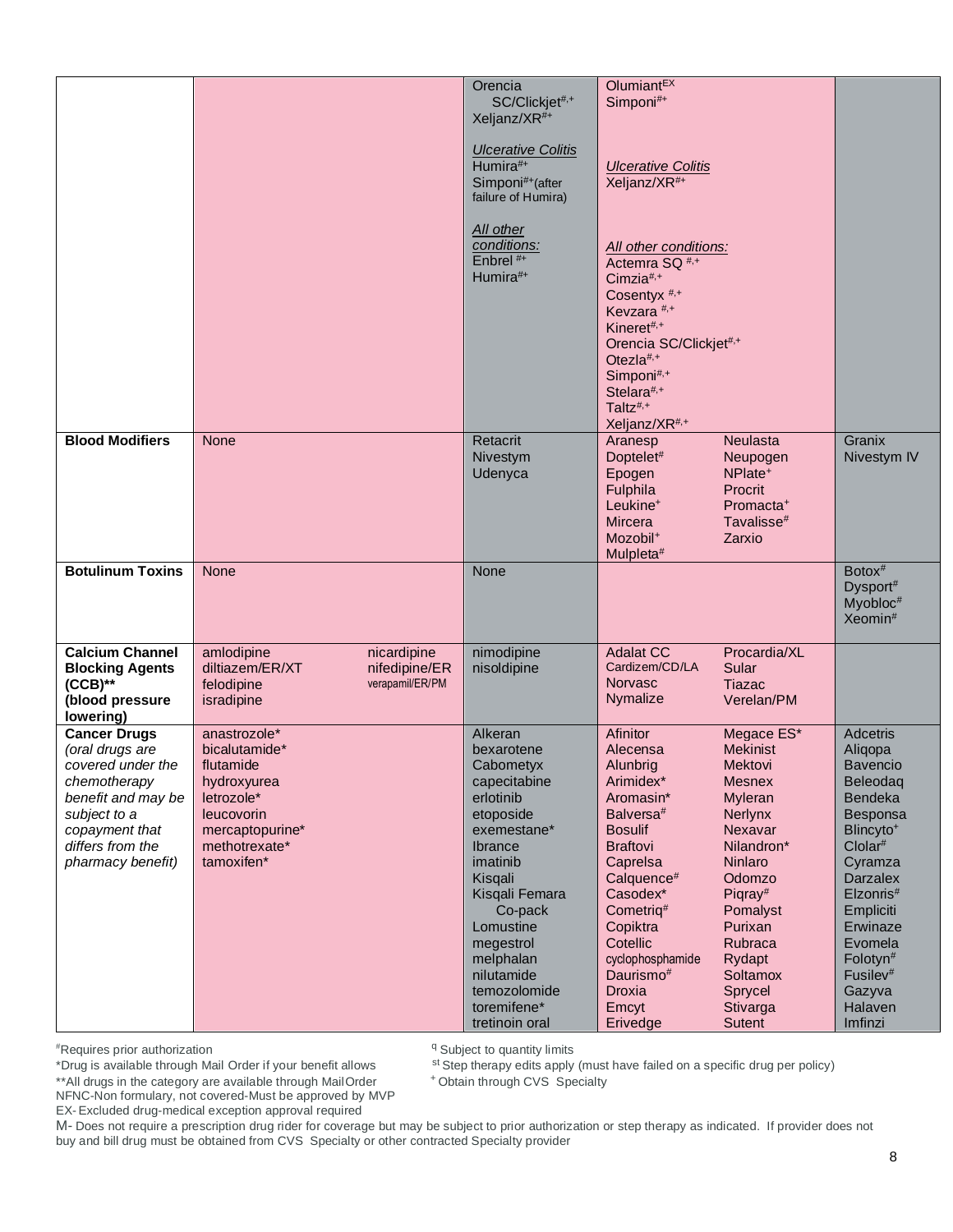|                                                                                                                                                                  |                                                  |                                      |                                                                                                                                                                                                                                                                                                    | Erleada#<br>Fareston*<br>Farydak<br>Femara*<br>Gilotrif<br>Gleevec<br>Gleostine<br>Hexalen<br>Hycamtin<br>Hydrea<br>Iclusig<br>Idhifa<br>Imbruvica<br>Inlyta<br>Iressa<br>Jakafi <sup>#</sup><br>Lenvima<br>Leukeran*<br>Lonsurf<br>Lorbrena<br>Lynparza<br>Lynparza tab<br>Lysodren<br>Matulane<br>Megace | Synribo <sup>+</sup><br>Sylatron <sup>+</sup><br><b>Tabloid</b><br><b>Tafinlar</b><br>Talzenna<br><b>Tarceva</b><br>Targretin<br>Tagrisso<br>Tasigna<br>Temodar<br>Tibsovo <sup>#</sup><br>Torisel <sup>+</sup><br><b>Tykerb</b><br>Venclexta<br>Verzenio<br>Vitrakvi <sup>#</sup><br>Vizimpro#<br>Votrient<br>Xalkori<br>Xeloda<br>Xospata#<br>Zejula<br>Zelboraf<br>Zolinza <sup>#</sup><br>Zydelig<br>Zykadia <sup>#</sup> | Imlygic<br>Ixempra<br>Kadcyla<br>Keytruda<br>Khapzory <sup>#</sup><br>Kymriah <sup>#</sup><br>Kyprolis<br>Lartruvo<br>Libtayo<br>Lumoxiti <sup>+</sup><br>Marqibo<br>Mylotarg<br>Onivyde<br>Opdivo<br>Perjeta<br>Polivy <sup>#</sup><br>Poteligeo#,+<br>Portrazza<br>Rituxan Hyclea<br>Tecentriq<br>Temodar IV<br>Treanda<br>Vyxeos<br>Yervoy<br>Yescarta#<br>Yondelis<br>Zaltrap |
|------------------------------------------------------------------------------------------------------------------------------------------------------------------|--------------------------------------------------|--------------------------------------|----------------------------------------------------------------------------------------------------------------------------------------------------------------------------------------------------------------------------------------------------------------------------------------------------|------------------------------------------------------------------------------------------------------------------------------------------------------------------------------------------------------------------------------------------------------------------------------------------------------------|-------------------------------------------------------------------------------------------------------------------------------------------------------------------------------------------------------------------------------------------------------------------------------------------------------------------------------------------------------------------------------------------------------------------------------|-----------------------------------------------------------------------------------------------------------------------------------------------------------------------------------------------------------------------------------------------------------------------------------------------------------------------------------------------------------------------------------|
| Cardiac<br>Glycosides**<br>(heart)                                                                                                                               | digoxin<br>digoxin elixir                        |                                      | None                                                                                                                                                                                                                                                                                               | Lanoxin <sup>#</sup>                                                                                                                                                                                                                                                                                       |                                                                                                                                                                                                                                                                                                                                                                                                                               |                                                                                                                                                                                                                                                                                                                                                                                   |
| <b>CNS Stimulants</b><br>(ADHD)                                                                                                                                  | amphetamine combination IR<br>methylphenidate IR |                                      | amphetamine<br>combination XR*q<br>armodafinil <sup>q</sup><br>atomoxetine <sup>q</sup><br>clonidine ER*<br>dexmethylphenidate/<br>SR <sup>*q</sup><br>dextroamphetamine*q<br>metadate ER* <sup>q</sup><br>methylphen ER/CDq<br>modafinil <sup>q</sup><br>Mydayis*q<br>guanfacine ER*<br>Vyvanse*q | Adderal <sup>q</sup><br>Adderall/XR <sup>*</sup> q<br>Adzenys XR <sup>EX</sup><br>Aptensio XR <sup>q</sup><br>Concerta* q<br>Daytrana*<br>Dexedrine* 9<br>Evekeo <sup>EX</sup><br>Focalin <sup>q</sup><br>Focalin/XR* 9<br>Intuniv*<br>Jornay PM <sup>#</sup><br>Kapvay*<br>Metadate CD <sup>q</sup>       | Methylin <sup>q*</sup><br>Nuvigil <sup>q*</sup><br>Provigil <sup>q*</sup><br>Quillivant XR <sup>*q</sup><br>Ritalin LA <sup>q*</sup><br>Strattera <sup>q*</sup><br>Xyrem <sup>#</sup>                                                                                                                                                                                                                                         |                                                                                                                                                                                                                                                                                                                                                                                   |
| <b>Compounds</b><br>coverage for<br>compounded<br>medications is<br>subject to criteria<br>listed in the<br>Compounded<br>(extemporaneous)<br>Medications policy | None                                             |                                      | None                                                                                                                                                                                                                                                                                               | $\bullet$<br>prior authorization<br>All compounds are tier 3                                                                                                                                                                                                                                               | All compounds > \$100 require                                                                                                                                                                                                                                                                                                                                                                                                 |                                                                                                                                                                                                                                                                                                                                                                                   |
| <b>Contraceptives</b><br>(Emergency)                                                                                                                             | aftera<br>econtra EZ<br>fallback                 | levonorgestrel<br>my way<br>option 2 |                                                                                                                                                                                                                                                                                                    | Ella                                                                                                                                                                                                                                                                                                       |                                                                                                                                                                                                                                                                                                                                                                                                                               |                                                                                                                                                                                                                                                                                                                                                                                   |
| <b>Contraceptives</b>                                                                                                                                            | altavera*                                        | marlissa*                            | Lo Loestrin FE*                                                                                                                                                                                                                                                                                    | <b>Balcoltra<sup>EX</sup></b>                                                                                                                                                                                                                                                                              |                                                                                                                                                                                                                                                                                                                                                                                                                               | Kyleena                                                                                                                                                                                                                                                                                                                                                                           |
| (Prevention --                                                                                                                                                   | alyacen*                                         | medroxy-                             | Mirena <sup>+</sup>                                                                                                                                                                                                                                                                                | Beyaz*                                                                                                                                                                                                                                                                                                     |                                                                                                                                                                                                                                                                                                                                                                                                                               | Liletta                                                                                                                                                                                                                                                                                                                                                                           |

<sup>q</sup> Subject to quantity limits

st Step therapy edits apply (must have failed on a specific drug per policy)

<sup>+</sup> Obtain through CVS Specialty

\*\*All drugs in the category are available through MailOrder NFNC-Non formulary, not covered-Must be approved by MVP

EX- Excluded drug-medical exception approval required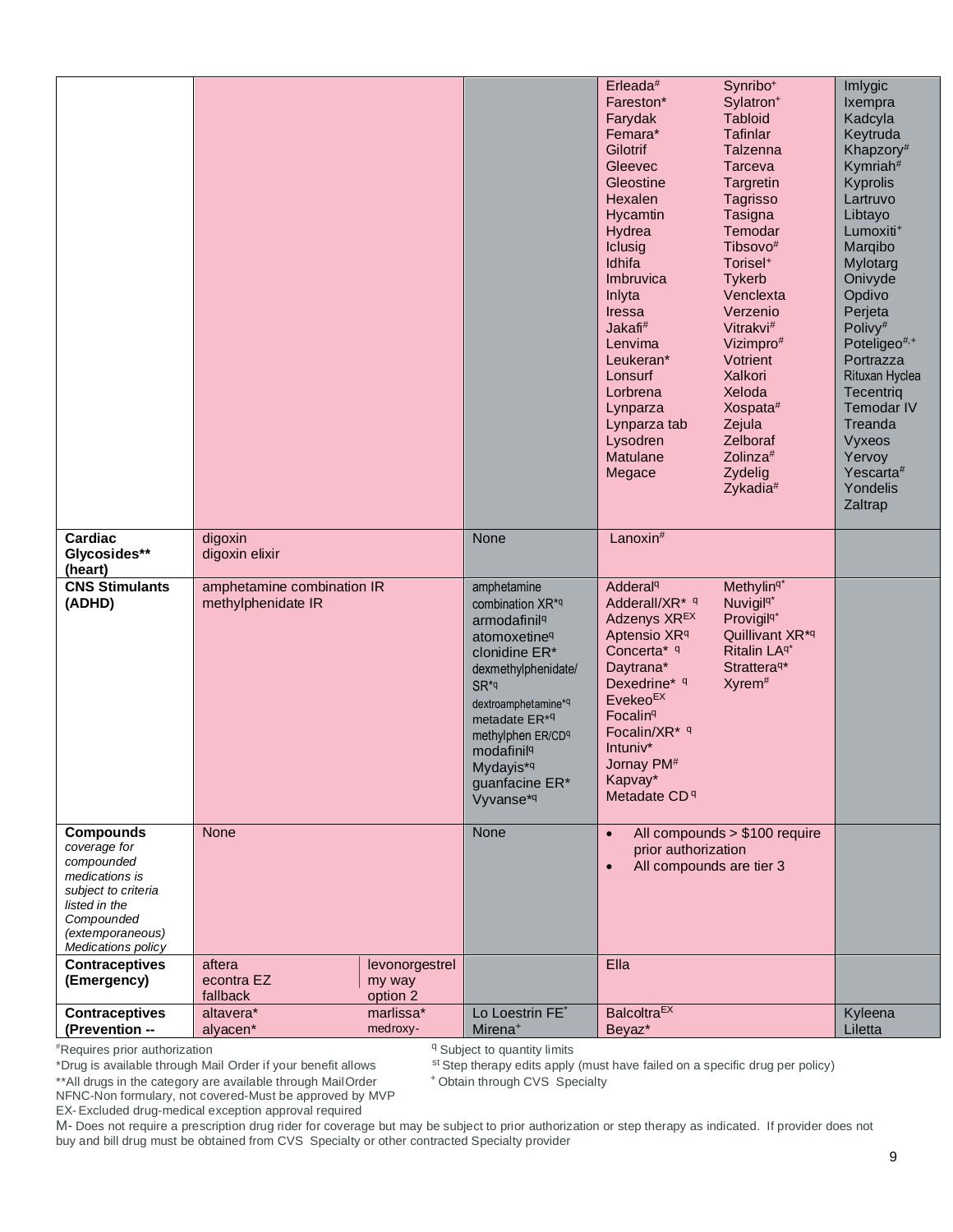| amethia/Lo* | progest/inj                                                                                                                                                                                                                                                                                                                                                                                                                                                                                 |                                                                                                                                                                                                                                                                                                                                                                                                                                                                                |                                                        |                                                                                                                                                                                                                                                                                                                                                                                                                                                                                                                         |
|-------------|---------------------------------------------------------------------------------------------------------------------------------------------------------------------------------------------------------------------------------------------------------------------------------------------------------------------------------------------------------------------------------------------------------------------------------------------------------------------------------------------|--------------------------------------------------------------------------------------------------------------------------------------------------------------------------------------------------------------------------------------------------------------------------------------------------------------------------------------------------------------------------------------------------------------------------------------------------------------------------------|--------------------------------------------------------|-------------------------------------------------------------------------------------------------------------------------------------------------------------------------------------------------------------------------------------------------------------------------------------------------------------------------------------------------------------------------------------------------------------------------------------------------------------------------------------------------------------------------|
|             |                                                                                                                                                                                                                                                                                                                                                                                                                                                                                             |                                                                                                                                                                                                                                                                                                                                                                                                                                                                                |                                                        |                                                                                                                                                                                                                                                                                                                                                                                                                                                                                                                         |
|             |                                                                                                                                                                                                                                                                                                                                                                                                                                                                                             |                                                                                                                                                                                                                                                                                                                                                                                                                                                                                |                                                        |                                                                                                                                                                                                                                                                                                                                                                                                                                                                                                                         |
|             |                                                                                                                                                                                                                                                                                                                                                                                                                                                                                             |                                                                                                                                                                                                                                                                                                                                                                                                                                                                                |                                                        |                                                                                                                                                                                                                                                                                                                                                                                                                                                                                                                         |
|             |                                                                                                                                                                                                                                                                                                                                                                                                                                                                                             |                                                                                                                                                                                                                                                                                                                                                                                                                                                                                |                                                        |                                                                                                                                                                                                                                                                                                                                                                                                                                                                                                                         |
|             |                                                                                                                                                                                                                                                                                                                                                                                                                                                                                             |                                                                                                                                                                                                                                                                                                                                                                                                                                                                                |                                                        |                                                                                                                                                                                                                                                                                                                                                                                                                                                                                                                         |
|             |                                                                                                                                                                                                                                                                                                                                                                                                                                                                                             |                                                                                                                                                                                                                                                                                                                                                                                                                                                                                |                                                        |                                                                                                                                                                                                                                                                                                                                                                                                                                                                                                                         |
|             |                                                                                                                                                                                                                                                                                                                                                                                                                                                                                             |                                                                                                                                                                                                                                                                                                                                                                                                                                                                                |                                                        |                                                                                                                                                                                                                                                                                                                                                                                                                                                                                                                         |
|             |                                                                                                                                                                                                                                                                                                                                                                                                                                                                                             |                                                                                                                                                                                                                                                                                                                                                                                                                                                                                | Femcon Fe*                                             |                                                                                                                                                                                                                                                                                                                                                                                                                                                                                                                         |
|             |                                                                                                                                                                                                                                                                                                                                                                                                                                                                                             |                                                                                                                                                                                                                                                                                                                                                                                                                                                                                | Generess Fe*                                           |                                                                                                                                                                                                                                                                                                                                                                                                                                                                                                                         |
| camrese/Lo* | noreth-EE-FF                                                                                                                                                                                                                                                                                                                                                                                                                                                                                |                                                                                                                                                                                                                                                                                                                                                                                                                                                                                | Loestrin/FE*                                           |                                                                                                                                                                                                                                                                                                                                                                                                                                                                                                                         |
|             | nortrel*                                                                                                                                                                                                                                                                                                                                                                                                                                                                                    |                                                                                                                                                                                                                                                                                                                                                                                                                                                                                |                                                        |                                                                                                                                                                                                                                                                                                                                                                                                                                                                                                                         |
|             |                                                                                                                                                                                                                                                                                                                                                                                                                                                                                             |                                                                                                                                                                                                                                                                                                                                                                                                                                                                                |                                                        |                                                                                                                                                                                                                                                                                                                                                                                                                                                                                                                         |
|             |                                                                                                                                                                                                                                                                                                                                                                                                                                                                                             |                                                                                                                                                                                                                                                                                                                                                                                                                                                                                |                                                        |                                                                                                                                                                                                                                                                                                                                                                                                                                                                                                                         |
|             |                                                                                                                                                                                                                                                                                                                                                                                                                                                                                             |                                                                                                                                                                                                                                                                                                                                                                                                                                                                                |                                                        |                                                                                                                                                                                                                                                                                                                                                                                                                                                                                                                         |
|             |                                                                                                                                                                                                                                                                                                                                                                                                                                                                                             |                                                                                                                                                                                                                                                                                                                                                                                                                                                                                |                                                        |                                                                                                                                                                                                                                                                                                                                                                                                                                                                                                                         |
|             |                                                                                                                                                                                                                                                                                                                                                                                                                                                                                             |                                                                                                                                                                                                                                                                                                                                                                                                                                                                                |                                                        |                                                                                                                                                                                                                                                                                                                                                                                                                                                                                                                         |
|             |                                                                                                                                                                                                                                                                                                                                                                                                                                                                                             |                                                                                                                                                                                                                                                                                                                                                                                                                                                                                |                                                        |                                                                                                                                                                                                                                                                                                                                                                                                                                                                                                                         |
| emoquette*  |                                                                                                                                                                                                                                                                                                                                                                                                                                                                                             |                                                                                                                                                                                                                                                                                                                                                                                                                                                                                |                                                        |                                                                                                                                                                                                                                                                                                                                                                                                                                                                                                                         |
|             | previfem <sup>*</sup>                                                                                                                                                                                                                                                                                                                                                                                                                                                                       |                                                                                                                                                                                                                                                                                                                                                                                                                                                                                | Natazia*                                               |                                                                                                                                                                                                                                                                                                                                                                                                                                                                                                                         |
|             |                                                                                                                                                                                                                                                                                                                                                                                                                                                                                             |                                                                                                                                                                                                                                                                                                                                                                                                                                                                                |                                                        |                                                                                                                                                                                                                                                                                                                                                                                                                                                                                                                         |
|             |                                                                                                                                                                                                                                                                                                                                                                                                                                                                                             |                                                                                                                                                                                                                                                                                                                                                                                                                                                                                |                                                        |                                                                                                                                                                                                                                                                                                                                                                                                                                                                                                                         |
|             |                                                                                                                                                                                                                                                                                                                                                                                                                                                                                             |                                                                                                                                                                                                                                                                                                                                                                                                                                                                                |                                                        |                                                                                                                                                                                                                                                                                                                                                                                                                                                                                                                         |
|             |                                                                                                                                                                                                                                                                                                                                                                                                                                                                                             |                                                                                                                                                                                                                                                                                                                                                                                                                                                                                |                                                        |                                                                                                                                                                                                                                                                                                                                                                                                                                                                                                                         |
|             |                                                                                                                                                                                                                                                                                                                                                                                                                                                                                             |                                                                                                                                                                                                                                                                                                                                                                                                                                                                                |                                                        |                                                                                                                                                                                                                                                                                                                                                                                                                                                                                                                         |
|             |                                                                                                                                                                                                                                                                                                                                                                                                                                                                                             |                                                                                                                                                                                                                                                                                                                                                                                                                                                                                |                                                        |                                                                                                                                                                                                                                                                                                                                                                                                                                                                                                                         |
|             |                                                                                                                                                                                                                                                                                                                                                                                                                                                                                             |                                                                                                                                                                                                                                                                                                                                                                                                                                                                                |                                                        |                                                                                                                                                                                                                                                                                                                                                                                                                                                                                                                         |
| heather*    |                                                                                                                                                                                                                                                                                                                                                                                                                                                                                             |                                                                                                                                                                                                                                                                                                                                                                                                                                                                                |                                                        |                                                                                                                                                                                                                                                                                                                                                                                                                                                                                                                         |
| introvale*  |                                                                                                                                                                                                                                                                                                                                                                                                                                                                                             |                                                                                                                                                                                                                                                                                                                                                                                                                                                                                |                                                        |                                                                                                                                                                                                                                                                                                                                                                                                                                                                                                                         |
|             | trinessa*                                                                                                                                                                                                                                                                                                                                                                                                                                                                                   |                                                                                                                                                                                                                                                                                                                                                                                                                                                                                |                                                        |                                                                                                                                                                                                                                                                                                                                                                                                                                                                                                                         |
|             |                                                                                                                                                                                                                                                                                                                                                                                                                                                                                             |                                                                                                                                                                                                                                                                                                                                                                                                                                                                                |                                                        |                                                                                                                                                                                                                                                                                                                                                                                                                                                                                                                         |
|             |                                                                                                                                                                                                                                                                                                                                                                                                                                                                                             |                                                                                                                                                                                                                                                                                                                                                                                                                                                                                |                                                        |                                                                                                                                                                                                                                                                                                                                                                                                                                                                                                                         |
|             |                                                                                                                                                                                                                                                                                                                                                                                                                                                                                             |                                                                                                                                                                                                                                                                                                                                                                                                                                                                                |                                                        |                                                                                                                                                                                                                                                                                                                                                                                                                                                                                                                         |
|             |                                                                                                                                                                                                                                                                                                                                                                                                                                                                                             |                                                                                                                                                                                                                                                                                                                                                                                                                                                                                |                                                        |                                                                                                                                                                                                                                                                                                                                                                                                                                                                                                                         |
|             |                                                                                                                                                                                                                                                                                                                                                                                                                                                                                             |                                                                                                                                                                                                                                                                                                                                                                                                                                                                                |                                                        |                                                                                                                                                                                                                                                                                                                                                                                                                                                                                                                         |
|             | tri-Previfem*                                                                                                                                                                                                                                                                                                                                                                                                                                                                               |                                                                                                                                                                                                                                                                                                                                                                                                                                                                                |                                                        |                                                                                                                                                                                                                                                                                                                                                                                                                                                                                                                         |
| kurvelo*    |                                                                                                                                                                                                                                                                                                                                                                                                                                                                                             |                                                                                                                                                                                                                                                                                                                                                                                                                                                                                |                                                        |                                                                                                                                                                                                                                                                                                                                                                                                                                                                                                                         |
| larin Fe*   |                                                                                                                                                                                                                                                                                                                                                                                                                                                                                             |                                                                                                                                                                                                                                                                                                                                                                                                                                                                                |                                                        |                                                                                                                                                                                                                                                                                                                                                                                                                                                                                                                         |
|             |                                                                                                                                                                                                                                                                                                                                                                                                                                                                                             |                                                                                                                                                                                                                                                                                                                                                                                                                                                                                |                                                        |                                                                                                                                                                                                                                                                                                                                                                                                                                                                                                                         |
|             |                                                                                                                                                                                                                                                                                                                                                                                                                                                                                             |                                                                                                                                                                                                                                                                                                                                                                                                                                                                                |                                                        |                                                                                                                                                                                                                                                                                                                                                                                                                                                                                                                         |
|             |                                                                                                                                                                                                                                                                                                                                                                                                                                                                                             |                                                                                                                                                                                                                                                                                                                                                                                                                                                                                |                                                        |                                                                                                                                                                                                                                                                                                                                                                                                                                                                                                                         |
|             |                                                                                                                                                                                                                                                                                                                                                                                                                                                                                             |                                                                                                                                                                                                                                                                                                                                                                                                                                                                                |                                                        |                                                                                                                                                                                                                                                                                                                                                                                                                                                                                                                         |
|             |                                                                                                                                                                                                                                                                                                                                                                                                                                                                                             |                                                                                                                                                                                                                                                                                                                                                                                                                                                                                |                                                        |                                                                                                                                                                                                                                                                                                                                                                                                                                                                                                                         |
|             |                                                                                                                                                                                                                                                                                                                                                                                                                                                                                             |                                                                                                                                                                                                                                                                                                                                                                                                                                                                                |                                                        |                                                                                                                                                                                                                                                                                                                                                                                                                                                                                                                         |
|             | xulane*                                                                                                                                                                                                                                                                                                                                                                                                                                                                                     |                                                                                                                                                                                                                                                                                                                                                                                                                                                                                |                                                        |                                                                                                                                                                                                                                                                                                                                                                                                                                                                                                                         |
|             |                                                                                                                                                                                                                                                                                                                                                                                                                                                                                             |                                                                                                                                                                                                                                                                                                                                                                                                                                                                                |                                                        |                                                                                                                                                                                                                                                                                                                                                                                                                                                                                                                         |
|             |                                                                                                                                                                                                                                                                                                                                                                                                                                                                                             |                                                                                                                                                                                                                                                                                                                                                                                                                                                                                |                                                        |                                                                                                                                                                                                                                                                                                                                                                                                                                                                                                                         |
|             |                                                                                                                                                                                                                                                                                                                                                                                                                                                                                             |                                                                                                                                                                                                                                                                                                                                                                                                                                                                                |                                                        |                                                                                                                                                                                                                                                                                                                                                                                                                                                                                                                         |
|             |                                                                                                                                                                                                                                                                                                                                                                                                                                                                                             |                                                                                                                                                                                                                                                                                                                                                                                                                                                                                |                                                        |                                                                                                                                                                                                                                                                                                                                                                                                                                                                                                                         |
|             |                                                                                                                                                                                                                                                                                                                                                                                                                                                                                             |                                                                                                                                                                                                                                                                                                                                                                                                                                                                                |                                                        |                                                                                                                                                                                                                                                                                                                                                                                                                                                                                                                         |
|             |                                                                                                                                                                                                                                                                                                                                                                                                                                                                                             |                                                                                                                                                                                                                                                                                                                                                                                                                                                                                |                                                        |                                                                                                                                                                                                                                                                                                                                                                                                                                                                                                                         |
|             |                                                                                                                                                                                                                                                                                                                                                                                                                                                                                             |                                                                                                                                                                                                                                                                                                                                                                                                                                                                                |                                                        |                                                                                                                                                                                                                                                                                                                                                                                                                                                                                                                         |
|             |                                                                                                                                                                                                                                                                                                                                                                                                                                                                                             |                                                                                                                                                                                                                                                                                                                                                                                                                                                                                |                                                        |                                                                                                                                                                                                                                                                                                                                                                                                                                                                                                                         |
|             |                                                                                                                                                                                                                                                                                                                                                                                                                                                                                             |                                                                                                                                                                                                                                                                                                                                                                                                                                                                                |                                                        |                                                                                                                                                                                                                                                                                                                                                                                                                                                                                                                         |
|             |                                                                                                                                                                                                                                                                                                                                                                                                                                                                                             | Fiasp                                                                                                                                                                                                                                                                                                                                                                                                                                                                          | Adlyxin <sup>EX</sup>                                  |                                                                                                                                                                                                                                                                                                                                                                                                                                                                                                                         |
|             |                                                                                                                                                                                                                                                                                                                                                                                                                                                                                             | Humulin R U-500                                                                                                                                                                                                                                                                                                                                                                                                                                                                | Insulin Lispro#                                        |                                                                                                                                                                                                                                                                                                                                                                                                                                                                                                                         |
|             |                                                                                                                                                                                                                                                                                                                                                                                                                                                                                             |                                                                                                                                                                                                                                                                                                                                                                                                                                                                                |                                                        |                                                                                                                                                                                                                                                                                                                                                                                                                                                                                                                         |
|             |                                                                                                                                                                                                                                                                                                                                                                                                                                                                                             |                                                                                                                                                                                                                                                                                                                                                                                                                                                                                |                                                        |                                                                                                                                                                                                                                                                                                                                                                                                                                                                                                                         |
|             |                                                                                                                                                                                                                                                                                                                                                                                                                                                                                             | Lantus/Solostar                                                                                                                                                                                                                                                                                                                                                                                                                                                                |                                                        |                                                                                                                                                                                                                                                                                                                                                                                                                                                                                                                         |
|             |                                                                                                                                                                                                                                                                                                                                                                                                                                                                                             | Levemir                                                                                                                                                                                                                                                                                                                                                                                                                                                                        |                                                        |                                                                                                                                                                                                                                                                                                                                                                                                                                                                                                                         |
|             |                                                                                                                                                                                                                                                                                                                                                                                                                                                                                             | Novolin Mix                                                                                                                                                                                                                                                                                                                                                                                                                                                                    |                                                        |                                                                                                                                                                                                                                                                                                                                                                                                                                                                                                                         |
|             |                                                                                                                                                                                                                                                                                                                                                                                                                                                                                             | Novolin N/R                                                                                                                                                                                                                                                                                                                                                                                                                                                                    |                                                        |                                                                                                                                                                                                                                                                                                                                                                                                                                                                                                                         |
|             |                                                                                                                                                                                                                                                                                                                                                                                                                                                                                             | Novolog/Mix                                                                                                                                                                                                                                                                                                                                                                                                                                                                    |                                                        |                                                                                                                                                                                                                                                                                                                                                                                                                                                                                                                         |
|             |                                                                                                                                                                                                                                                                                                                                                                                                                                                                                             | Soliqua                                                                                                                                                                                                                                                                                                                                                                                                                                                                        |                                                        |                                                                                                                                                                                                                                                                                                                                                                                                                                                                                                                         |
|             |                                                                                                                                                                                                                                                                                                                                                                                                                                                                                             | Toujeo                                                                                                                                                                                                                                                                                                                                                                                                                                                                         |                                                        |                                                                                                                                                                                                                                                                                                                                                                                                                                                                                                                         |
|             |                                                                                                                                                                                                                                                                                                                                                                                                                                                                                             | Tresiba                                                                                                                                                                                                                                                                                                                                                                                                                                                                        |                                                        |                                                                                                                                                                                                                                                                                                                                                                                                                                                                                                                         |
|             | amethyst*<br>apri*<br>aranelle*<br>aviane*<br>azurette*<br>balziva*<br>briellyn*<br>camila*<br>caziant*<br>cryselle*<br>cyclafem<br>dasetta*<br>drosper-EE-levomefolate<br>elinest*<br>enpresse*<br>enskyce*<br>errin*<br>ethinyl est-norgest LO<br>falmina*<br>gianvi*<br>gildess/Fe*<br>jencycla*<br>jolessa*<br>jolivette*<br>junel/Fe*<br>kariva*<br>kelnor*<br>leena*<br>lessina*<br>levonest*<br>levonorgestrel<br>levora*<br>loryna*<br>low-Ogestrel*<br>lutera*<br>various generics | microgestin/Fe*<br>mono-Linyah*<br>mononessa*<br>myzilra*<br>necon*<br>nora-Be*<br>norelgest-EE*<br>mibelas 24 FE*<br>ocella*<br>ogestrel*<br>orsythia*<br>philith*<br>pirmella*<br>portia*<br>quasense*<br>reclipsen*<br>rivelsa<br>solia*<br>sprintec*<br>sronyx*<br>syeda*<br>tilia Fe*<br>tri-Legest Fe*<br>tri-Linyah*<br>tri-Lo<br>sprintec*<br>tri-Sprintec*<br>trivora*<br>velivet*<br>vyfemla*<br>viorele*<br>wera*<br>wymzya Fe*<br>zarah*<br>zenchent/Fe*<br>zovia* | Skyla <sup>+</sup><br>All brands PA<br><b>Basaglar</b> | Brevicon*<br>Cyclessa*<br>Depo-Provera<br>Depo-SQ<br>Provera<br>Desogen*<br>Estrostep FE*<br>Lomedia 24<br>$FE**$<br>Lo Minastrin FE<br>LoSeasonique*<br>Minastrin 24 FE<br>Mircette*<br>Modicon*<br>Nexplanon <sup>+</sup><br>Noriny <sup>*</sup><br>Nor-QD*<br>Nuvaring*<br>Ortho Novum*<br>Ortho Tri-Cyclen<br>$Lo*$<br>Ortho Tri-Cyclen*<br>Ortho-Cyclen*<br>Ovcon*<br>Plan B OneStep<br>Quartette*<br>Safyral*<br>Seasonique*<br>Taytulla<br>Tri-Norinyl*<br>Yasmin*<br>Yaz*<br>All brands require PA<br>AdmelogEX |

\*Drug is available through Mail Order if your benefit allows

<sup>q</sup> Subject to quantity limits

st Step therapy edits apply (must have failed on a specific drug per policy)

+Obtain through CVS Specialty

\*\* All drugs in the category are available through Mail Order NFNC-Non formulary, not covered-Must be approved by MVP

EX-Excluded drug-medical exception approval required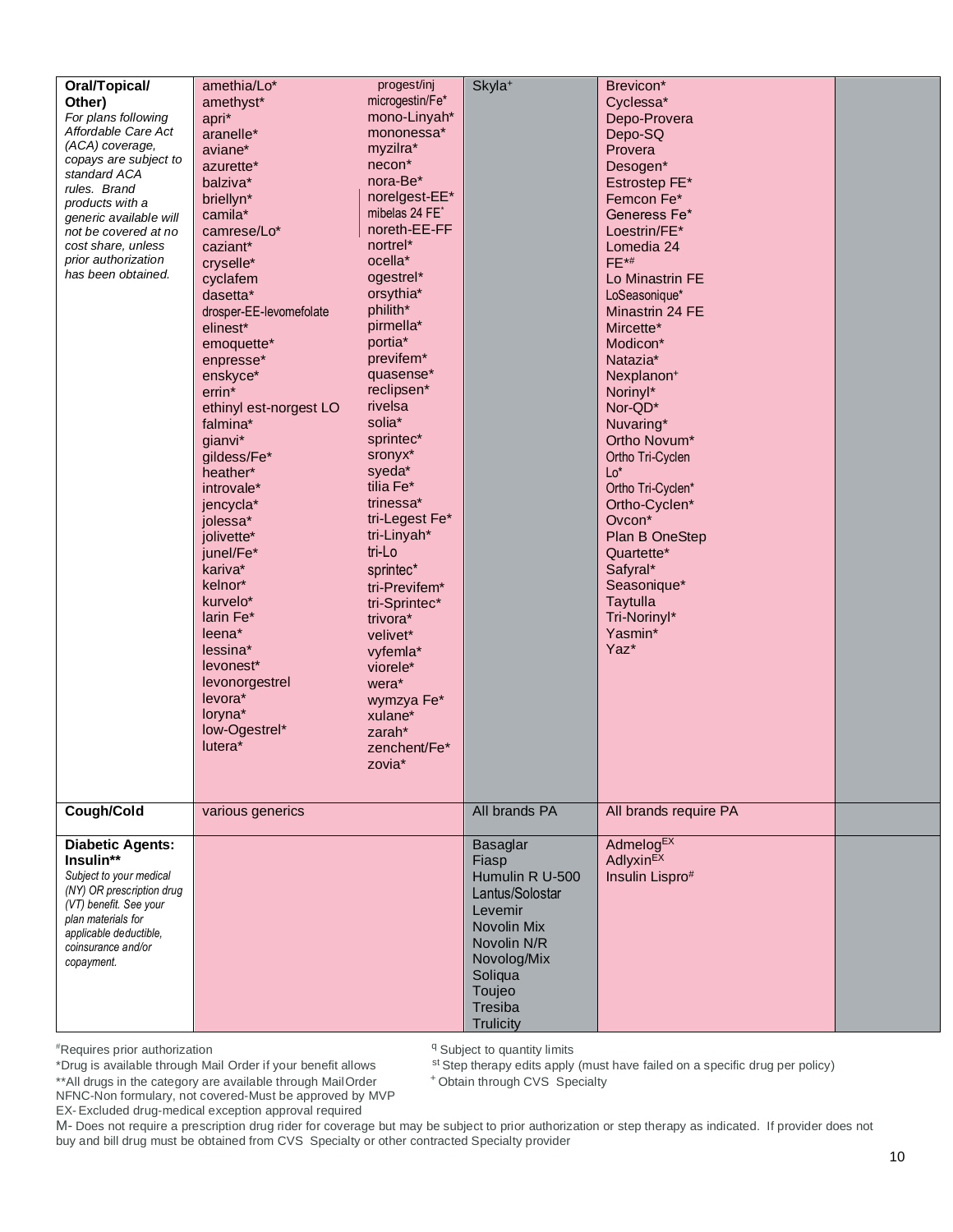| <b>Diabetic Agents:</b><br>Other**<br>Subject to your medical<br>(NY) OR prescription drug<br>(VT) benefit. See your<br>plan materials for<br>applicable deductible,<br>coinsurance and/or<br>copayment.                                                                                                                      | acarbose<br>glimepiride<br>glipizide ER/metformin<br>glyburide<br>glyburide, micronized<br>glyburide/metformin<br>metformin/ER <sup>(generic</sup><br>Glucophage/XR)<br>nateglinide<br>tolazamide<br>tolbutamide | alogliptin <sup>EX</sup><br>aloglip/metforminEX<br>aloglip/pioglitazone <sup>EX</sup><br>Farxiga<br>Glucagen<br>Glucagon<br>Glyxambi<br>Janumet<br>Janumet XR<br>Januvia<br>Jardiance<br>metformin ER <sup>#</sup><br>(generic Glumetza,<br>and Fortamet)<br>miglitol<br>Ozempic<br>pioglitazone<br>pioglitazone-<br>metformin<br>pioglitazone-<br>glimepiride<br>repaglinide<br>repaglinide-<br>metformin<br>Synjardy<br>Synjardy XR<br>Victoza <sup>q</sup><br>Xigduo XR | <b>Actoplus Met</b><br><b>XR</b><br>Actos <sup>EX</sup><br>Amaryl<br>AvandametNFNC<br>AvandarylNFNC<br>AvandiaNFNC<br><b>Bydureon</b><br><b>Byetta</b><br>Cycloset<br>Diabeta<br><b>Duetact</b><br>Fortamet#<br>Glucophage/XR<br>Glucotrol/XL<br>Glucovance<br>Glumetza# | Glyset<br>Glynase<br>Invokana <sup>EX</sup><br>Invokamet <sup>EX</sup><br>Invokamet XR <sup>EX</sup><br>Jentadueto <sup>EX</sup><br>JentaduetoXREX<br><b>KazanoEX</b><br>Kombiglyze XR <sup>EX</sup><br><b>NesinaEX</b><br>Onglyza <sup>EX</sup><br><b>Oseni<sup>EX</sup></b><br>Prandin <sup>EX</sup><br>Proglycem<br>Precose<br>Riomet <sup>EX</sup><br>Steglujan <sup>EX</sup><br>Segluromet <sup>EX</sup><br><b>Starlix</b><br>Steglatro <sup>EX</sup><br>Symlin<br>Tanzeum<br>Tradjenta <sup>EX</sup><br>Xultophy <sup>EX</sup> |                                   |
|-------------------------------------------------------------------------------------------------------------------------------------------------------------------------------------------------------------------------------------------------------------------------------------------------------------------------------|------------------------------------------------------------------------------------------------------------------------------------------------------------------------------------------------------------------|----------------------------------------------------------------------------------------------------------------------------------------------------------------------------------------------------------------------------------------------------------------------------------------------------------------------------------------------------------------------------------------------------------------------------------------------------------------------------|--------------------------------------------------------------------------------------------------------------------------------------------------------------------------------------------------------------------------------------------------------------------------|--------------------------------------------------------------------------------------------------------------------------------------------------------------------------------------------------------------------------------------------------------------------------------------------------------------------------------------------------------------------------------------------------------------------------------------------------------------------------------------------------------------------------------------|-----------------------------------|
| <b>Diabetic Meters &amp;</b><br><b>Strips</b><br>• Subject to your<br>medical (NY) OR<br>prescription drug (VT)<br>benefit. See your plan<br>materials for<br>applicable deductible,<br>coinsurance and/or<br>copayment.<br>• All test strips are<br>subject to quantity<br>limits<br>• All other test strips<br>are excluded | <b>Preferred Meters:</b><br>One Touch Ultra Brand<br><b>Meters</b><br>One Touch Verio Brand<br><b>Meters</b>                                                                                                     | <b>Preferred Strips:</b><br>One Touch<br><b>Ultra Test Strips</b><br>One Touch<br><b>Verio Test Strips</b>                                                                                                                                                                                                                                                                                                                                                                 |                                                                                                                                                                                                                                                                          |                                                                                                                                                                                                                                                                                                                                                                                                                                                                                                                                      |                                   |
| Digestants/<br>Enzymes**                                                                                                                                                                                                                                                                                                      | None                                                                                                                                                                                                             | Creon<br>pancrelipase                                                                                                                                                                                                                                                                                                                                                                                                                                                      | Pancreaze<br>Pertzye<br><b>Ultresa</b>                                                                                                                                                                                                                                   | Viokace<br>Zenpep                                                                                                                                                                                                                                                                                                                                                                                                                                                                                                                    |                                   |
| Diuretics**                                                                                                                                                                                                                                                                                                                   | acetazolamide<br>amiloride/HCTZ<br>bumetanide<br>chlorothiazide<br>furosemide<br>hydrochlorothiazide<br>indapamide<br>methyclothiazide<br>metolazone<br>spironolactone/HCTZ<br>torsemide<br>triamterene/HCTZ     | eplerenone<br>ethacrynic acid<br>methazolamide                                                                                                                                                                                                                                                                                                                                                                                                                             | Aldactone<br><b>Demadex</b><br>Diuril<br><b>Dyazide</b>                                                                                                                                                                                                                  | <b>Inspra<sup>EX</sup></b><br>Lasix<br>Maxzide<br>Microzide                                                                                                                                                                                                                                                                                                                                                                                                                                                                          |                                   |
| <b>Enteral Therapy</b>                                                                                                                                                                                                                                                                                                        | All products not listed in the MVP policy<br>require prior authorization                                                                                                                                         | All products not<br>listed in the MVP                                                                                                                                                                                                                                                                                                                                                                                                                                      | All products not listed in the MVP<br>policy require prior authorization                                                                                                                                                                                                 |                                                                                                                                                                                                                                                                                                                                                                                                                                                                                                                                      | All products not<br>listed in the |

<sup>q</sup> Subject to quantity limits

st Step therapy edits apply (must have failed on a specific drug per policy)

+Obtain through CVS Specialty

\*\* All drugs in the category are available through Mail Order NFNC-Non formulary, not covered-Must be approved by MVP

EX-Excluded drug-medical exception approval required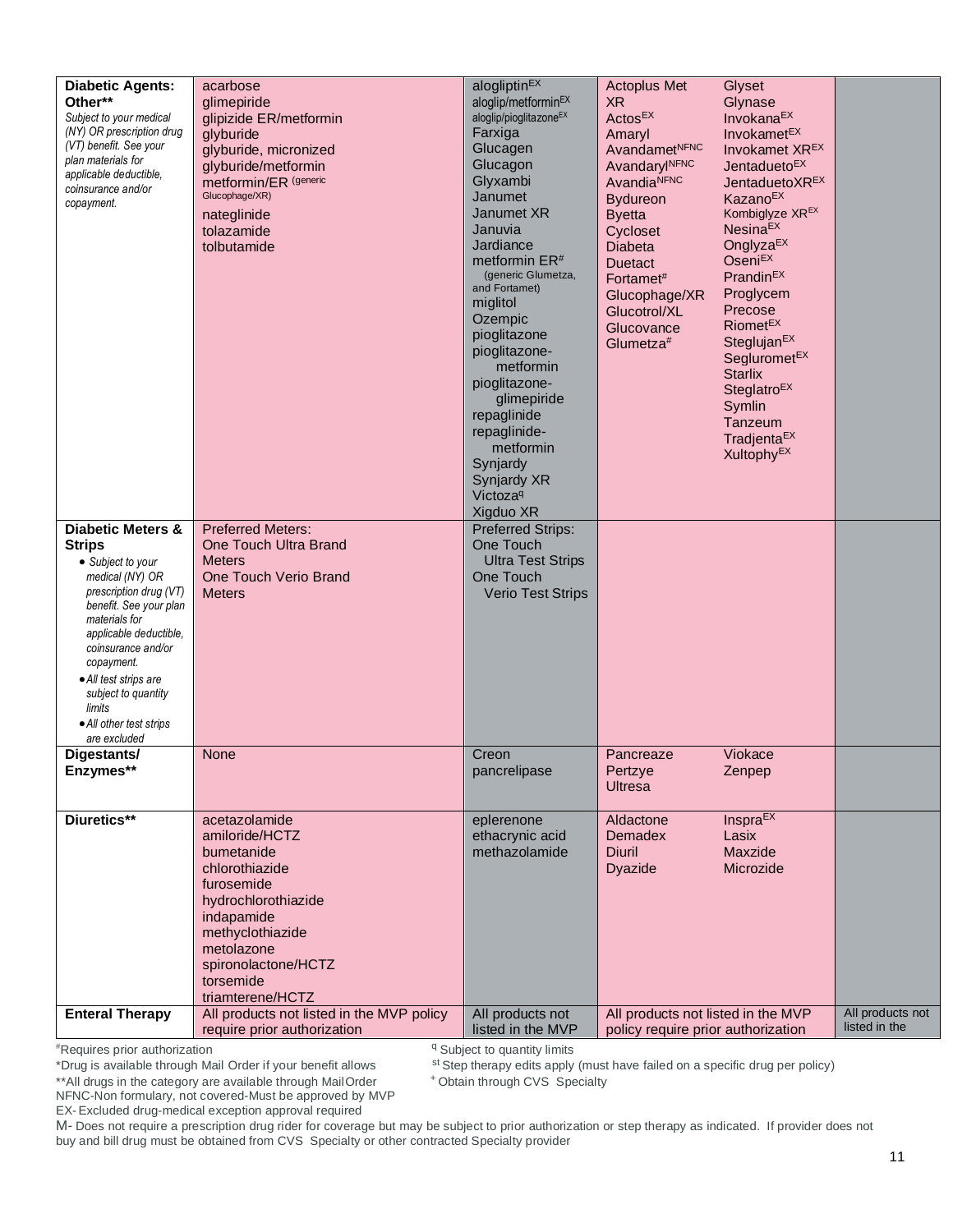|                                        |                                                                                                                                   | policy require prior<br>authorization                                                                                                                                                                               |                                                                                                                                                                                                       |                                                                                                                                                                                                                                                                                                                                         | MVP policy<br>require prior<br>authorization                        |
|----------------------------------------|-----------------------------------------------------------------------------------------------------------------------------------|---------------------------------------------------------------------------------------------------------------------------------------------------------------------------------------------------------------------|-------------------------------------------------------------------------------------------------------------------------------------------------------------------------------------------------------|-----------------------------------------------------------------------------------------------------------------------------------------------------------------------------------------------------------------------------------------------------------------------------------------------------------------------------------------|---------------------------------------------------------------------|
| Epinephrine<br><b>Products</b>         | epinephrine auto injector <sup>q</sup>                                                                                            | Epipen <sup>q</sup>                                                                                                                                                                                                 | Adrenaclick <sup>q#</sup>                                                                                                                                                                             |                                                                                                                                                                                                                                                                                                                                         |                                                                     |
| <b>Erectile</b><br><b>Dysfunction</b>  | yohimbine                                                                                                                         | sildenafil 25mg,<br>50mg, 100mg <sup>q</sup><br>tadalafil 10mg,<br>20mg <sup>q</sup><br>vardenafil <sup>q</sup> (generic<br>Levitra                                                                                 | Caverject <sup>q</sup><br>Cialis 10 &<br>20mgq,EX<br><b>Edex<sup>q</sup></b><br>Levitra <sup>q,EX</sup>                                                                                               | <b>Muse</b> <sup>q</sup><br>Staxyn <sup>q,EX</sup><br>Stendra <sup>q,EX</sup><br>Viagra <sup>q,EX</sup>                                                                                                                                                                                                                                 |                                                                     |
| <b>Fertility Agents</b>                | clomiphene                                                                                                                        | leuprolide SQ <sup>#+</sup><br>Follistim AQ <sup>#+</sup>                                                                                                                                                           | Bravelle#+<br>Cetrotide <sup>#+</sup><br>Ganirelix <sup>#+</sup><br>Gonal-F <sup>#+</sup><br>HCG <sup>+</sup>                                                                                         | Lutrepulse#+<br>Menopur#+<br>Novarel <sup>+</sup><br>Ovidrel <sup>+</sup><br>Pregnyl <sup>+</sup><br>Repronex#+                                                                                                                                                                                                                         |                                                                     |
| Gaucher's<br><b>Disease</b>            | None                                                                                                                              | miglustat#                                                                                                                                                                                                          | Cerdelga <sup>#+</sup><br>Zavesca <sup>#</sup>                                                                                                                                                        |                                                                                                                                                                                                                                                                                                                                         | Cerezyme <sup>#</sup><br>Elelyso <sup>#</sup><br>Vpriv <sup>#</sup> |
| GI: Ulcer/<br>Heartburn<br>Agents**    | cimetidine<br>omeprazole<br>famotidine<br>pantoprazole <sup>q</sup><br>ranitidine tabs<br>lansoprazole <sup>q</sup><br>nizatidine | lanso/amox/clarit<br>lansoprazole STBq<br>omeprazole/<br>sod bicarb <sup>q#</sup><br>rabeprazole <sup>q</sup><br>sucralfate<br>esomeprazole magq                                                                    | Aciphex <sup>q,#</sup><br>Carafate susp<br>Carafate tab<br>Dexilant <sup>q,#</sup><br>First-Lansoprazole#<br>First-Omeprazole#<br>Nexium <sup>#q</sup><br>Omeclamox <sup>#</sup><br>Pepcid<br>Prevpac | Prevacid ODT <sup>q</sup><br>Prevacid Capq,#,<br>Prilosec <sup>q,#,</sup><br>Protonix <sup>q,#,</sup><br>Pylera<br>Zantac<br>Zegerid <sup>#,q,</sup>                                                                                                                                                                                    |                                                                     |
| GI: Inflammatory<br>Bowel & GI Misc.   | balsalazide*<br>lactulose soln<br>metoclopramide IR<br>misoprostol*<br>sulfasalazine/EN*                                          | alosetron#*<br>Amitiza<br>Apriso*<br>budesonide<br>cevimeline<br>cromolyn<br>hemmorex-HCEX<br>Linzess<br>mesalamine/DR/HD<br>mesalamine<br>suppositories<br>metoclopramide<br><b>ODTEX</b><br>Pentasa*<br>ursodiol* | Actigall*<br>Asacol HD*<br>Azulfidine/EN*<br>Canasa*<br>Chenodal<br>Colazal*<br>Cortenema<br>Cortifoam<br>Cytotec*<br>Delzicol*, EX<br>Dipentum*, EX<br>Entocort EC*<br>Evoxac<br>Fulyzaq             | Gastrocrom<br>Gattex <sup>+</sup><br>Giazo*<br>Lialda $EX$<br>Lotronex <sup>#</sup><br>Motegrity#<br>Movantik<br>Ocaliva#, <sup>+</sup><br><b>Plenvu<sup>NFNC</sup></b><br>Prepopik<br>Proctofoam/HC<br><b>Relistor</b><br>Rowasa*<br>Suprep<br>Symproic<br>Trulance<br><b>Uceris</b><br>Urso/Forte*<br>Viberzi <sup>#</sup><br>Xermelo | Entyvio#<br>Stelara IV vial#                                        |
| Gout                                   | allopurinol<br>probenecid/colchicine                                                                                              | colchicine <sup>q</sup>                                                                                                                                                                                             | Colcrys <sup>q</sup><br>Mitigare <sup>q</sup><br>Uloric <sup>#</sup>                                                                                                                                  | Zyloprim                                                                                                                                                                                                                                                                                                                                | Krystexxa <sup>#</sup>                                              |
| <b>Growth Failure</b><br><b>Agents</b> | None                                                                                                                              | Nutropin AQ/<br>Nuspin#,+                                                                                                                                                                                           | Genotropin#,+<br>Humatrope#,+<br>Increlex <sup>#,+</sup><br>Norditropin#,+                                                                                                                            | Omnitrope <sup>#,+</sup><br>Saizen <sup>#,+</sup><br>Serostim <sup>#,+</sup><br>Zorbtive <sup>+</sup>                                                                                                                                                                                                                                   |                                                                     |

<sup>q</sup> Subject to quantity limits

st Step therapy edits apply (must have failed on a specific drug per policy)

+Obtain through CVS Specialty

\*\* All drugs in the category are available through Mail Order NFNC-Non formulary, not covered-Must be approved by MVP

EX-Excluded drug-medical exception approval required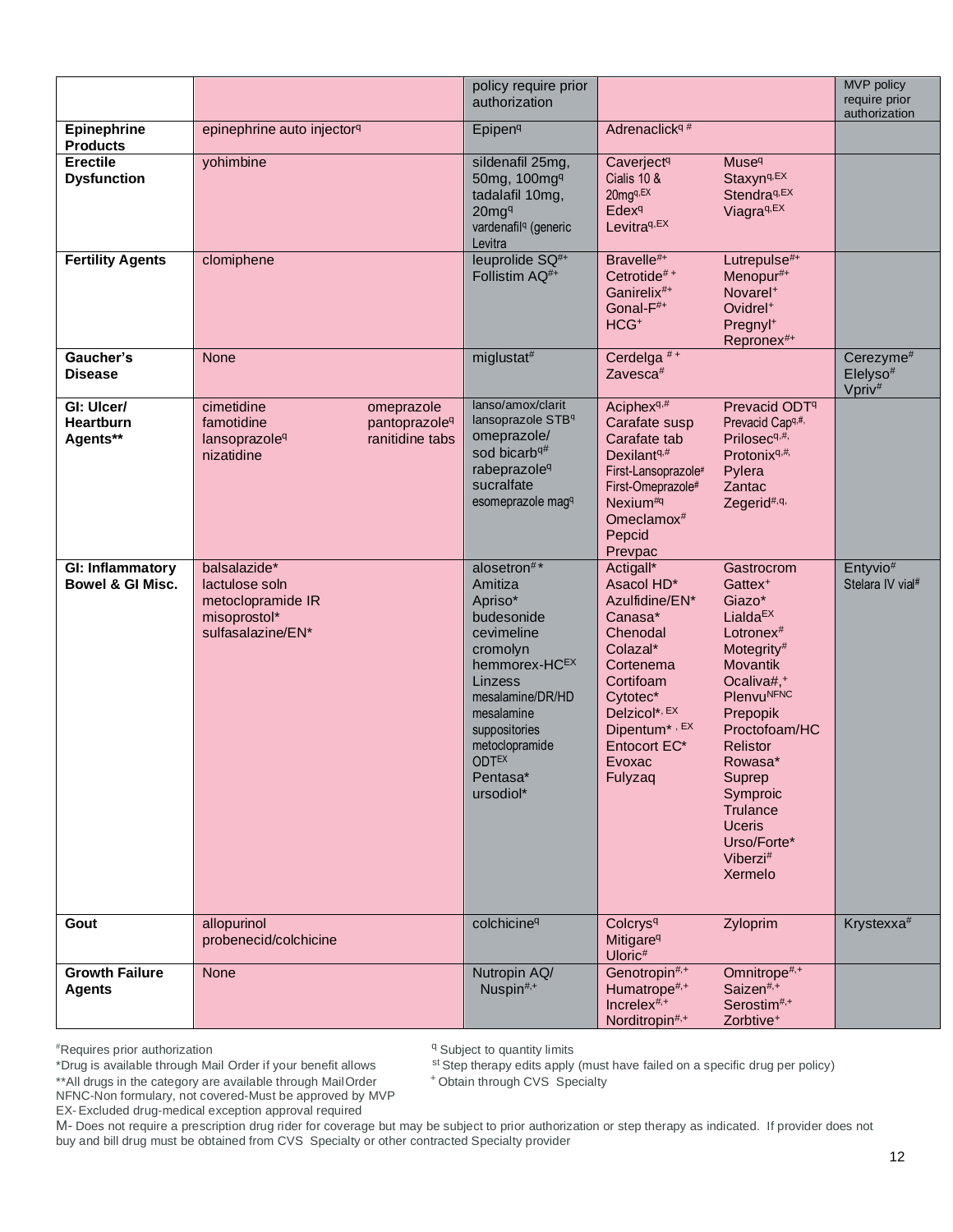| Hormone<br>Replacement<br>Therapy**                                      | estradiol oral tabs<br>estradiol/norethindrone<br>estradiol patch<br>estropipate<br>jinteli<br>medroxyprogesterone <sup>q</sup><br>mimvey/Lo<br>norethindrone<br>progesterone oral | estradiol vag. cream<br>estradiol vaginal tabs<br>Estring<br>yuvafem                                                                                                                                                             | Activella<br>Alora<br>Angeliq<br>Bijuva <sup>#</sup><br>Climara<br>Climara Pro<br>Combipatch<br>Crinone<br><b>Divigel</b><br><b>Duavee</b><br><b>Elestrin Gel</b><br>Endometrin<br>Enjuvia<br><b>Estrace</b><br><b>Estrace Vaginal</b><br><b>Estrogel</b><br>Evamist<br>FemHRT | Femring<br>Imvexxy <sup>EX</sup><br>Intrarosa<br><b>Menest</b><br>Menostar<br><b>Minivelle</b><br>Osphena<br>Prefest<br><b>Premarin</b><br>Premphase<br>Prempro<br>Prometrium<br>Provera<br>Vagifem<br>Vivelle-Dot | Makena                                                                                                                                                                                                          |
|--------------------------------------------------------------------------|------------------------------------------------------------------------------------------------------------------------------------------------------------------------------------|----------------------------------------------------------------------------------------------------------------------------------------------------------------------------------------------------------------------------------|--------------------------------------------------------------------------------------------------------------------------------------------------------------------------------------------------------------------------------------------------------------------------------|--------------------------------------------------------------------------------------------------------------------------------------------------------------------------------------------------------------------|-----------------------------------------------------------------------------------------------------------------------------------------------------------------------------------------------------------------|
| Immunoglobulin<br><b>Therapy</b><br>Obtain through<br>specialty pharmacy | <b>None</b>                                                                                                                                                                        | None                                                                                                                                                                                                                             | Hizentra#+                                                                                                                                                                                                                                                                     |                                                                                                                                                                                                                    | Carimune <sup>#</sup><br>Cutaquig <sup>#</sup><br>Cuvitru#<br>Flebogamma#<br>Gamastan#<br>Gammagard <sup>#</sup><br>Gamunex C <sup>#</sup><br>Jivi <sup>#</sup><br>Panzyga#<br>Privigen#<br>HyQvia <sup>#</sup> |
| Immuno-<br>modulators                                                    | <b>None</b>                                                                                                                                                                        | None                                                                                                                                                                                                                             | Thalomid<br>Revlimid                                                                                                                                                                                                                                                           |                                                                                                                                                                                                                    |                                                                                                                                                                                                                 |
| Immuno-<br>suppresants                                                   | azathioprine                                                                                                                                                                       | cyclosporine/<br>modified<br>gengraf<br>mycophenolate<br>mycophenolic acid<br>sirolimus<br>tacrolimus                                                                                                                            | <b>Astagraf XL</b><br>Azasan<br>Cellcept<br><b>Envarsus XR</b><br>Imuran<br><b>Myfortic</b>                                                                                                                                                                                    | Neoral<br>Prograf<br>Prograf Gran#<br>Rapamune<br>Sandimmune<br><b>Zortress</b>                                                                                                                                    | Nulojix                                                                                                                                                                                                         |
| Interferons/<br>Others for<br><b>Hepatitis</b>                           | adefovir dipivoxil <sup>+</sup>                                                                                                                                                    | Entecavir <sup>+</sup><br>Epclusa#+<br>lamivudine HBV <sup>+</sup><br>Harvoni#,+<br>Mavyret#,+<br>moderiba 200mg#+<br>Pegasys <sup>#,+</sup><br>Ribasphere <sup>#,+</sup><br>ribavirin#, $+$<br>Viread*<br>Vosevi <sup>#,+</sup> | Baraclude <sup>+</sup><br>Copegus#,+<br>Epivir-HBV+<br>Hepsera <sup>+</sup><br>Intron-A <sup>+</sup>                                                                                                                                                                           | Peg-Intron#,+<br>Rebetol <sup>#,+</sup><br>Ribatab <sup>#,+,</sup><br>Ribapak <sup>#+</sup><br>Sovaldi <sup>#,+</sup><br>Tyzeka <sup>+</sup><br>Vemlidy <sup>+</sup><br>Viread Powder*                             |                                                                                                                                                                                                                 |
| <b>Intranasal</b><br>Corticosteroids**                                   | flunisolide                                                                                                                                                                        | mometasone                                                                                                                                                                                                                       | Beconase AQ <sup>#</sup><br>Dymista#<br>Nasonex <sup>#</sup><br>Omnaris <sup>#</sup>                                                                                                                                                                                           | Qnash#<br>Rhinocort AQ <sup>#</sup><br>Veramyst <sup>#</sup><br>Xhance <sup>#</sup><br>Zetonna <sup>#</sup>                                                                                                        | Propel Imp<br>Sinuva                                                                                                                                                                                            |
| <b>Iron Toxicity</b><br><b>Agents</b>                                    |                                                                                                                                                                                    | deferasirox <sup>#,+</sup><br>deferoxamine#+                                                                                                                                                                                     | $Desferal#+$<br>$Exjade#+$                                                                                                                                                                                                                                                     | Ferriprox<br>Jadenu <sup>+</sup>                                                                                                                                                                                   |                                                                                                                                                                                                                 |

<sup>q</sup> Subject to quantity limits

st Step therapy edits apply (must have failed on a specific drug per policy)

+Obtain through CVS Specialty

\*\* All drugs in the category are available through Mail Order NFNC-Non formulary, not covered-Must be approved by MVP

EX-Excluded drug-medical exception approval required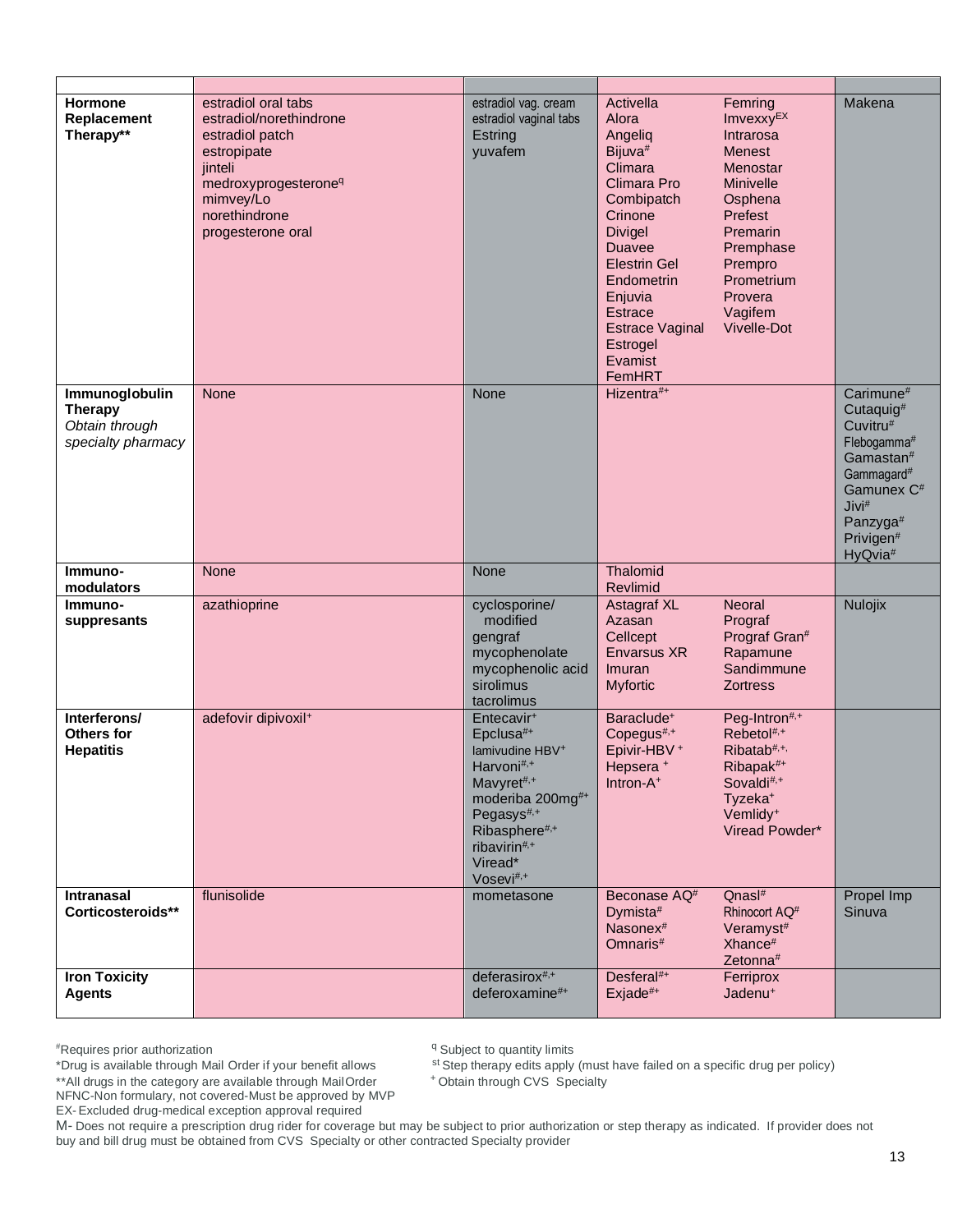| Lipid/Cholesterol-<br><b>Lowering Agents</b>                  | atorvastatin *<br>cholestyramine*<br>colestipol*<br>fenofibrate *<br>fenofibrate 40mg, 120mg <sup>EX</sup><br>fenofibric acid* | gemfibrozil*<br>lovastatin*<br>niacin*<br>pravastatin*<br>prevalite*<br>simvastatin* | colesevelam*<br>ezetimibe*<br>ezetimibe-<br>simvastatin*<br>fluvastatin/XL*<br>niacin ER*<br>omega-3 acid<br>ethyl est*<br>rosuvastatin*<br>Vascepa*                                                                                                                                                                                                                              | Antara*<br>Colestid*<br>Crestor*<br>Fibricor*<br>Juxtapid#*<br>Kynamro#+<br>Lescol*<br>Lescol XL*<br>Lipitor*<br>Lipofen*<br>Livalo*<br>Lofibra*<br>Lopid*<br>Lovaza*                                                                                                                                                                                                                                                                                                                                                                              | Niacor*<br>Niaspan*<br>Praluent#<br>Pravachol*<br>Questran/Light*<br>Repatha <sup>#,</sup><br>Tricor*<br>Triglide*<br>TriLipix*<br>Vytorin*<br>Welchol*<br>Zetia*<br>Zocor*<br>Zypitamag*                                                                                                                                                                                                                                                                                                                                                                              |                                                                                                                                                                                                                                                                                                                                                                                                                                                                                                                                                                                               |
|---------------------------------------------------------------|--------------------------------------------------------------------------------------------------------------------------------|--------------------------------------------------------------------------------------|-----------------------------------------------------------------------------------------------------------------------------------------------------------------------------------------------------------------------------------------------------------------------------------------------------------------------------------------------------------------------------------|----------------------------------------------------------------------------------------------------------------------------------------------------------------------------------------------------------------------------------------------------------------------------------------------------------------------------------------------------------------------------------------------------------------------------------------------------------------------------------------------------------------------------------------------------|------------------------------------------------------------------------------------------------------------------------------------------------------------------------------------------------------------------------------------------------------------------------------------------------------------------------------------------------------------------------------------------------------------------------------------------------------------------------------------------------------------------------------------------------------------------------|-----------------------------------------------------------------------------------------------------------------------------------------------------------------------------------------------------------------------------------------------------------------------------------------------------------------------------------------------------------------------------------------------------------------------------------------------------------------------------------------------------------------------------------------------------------------------------------------------|
| <b>Migraine Agents</b>                                        | butalbit/apap/caff/cod<br>migergot supp#<br>naratriptan <sup>q</sup><br>zolmitriptan <sup>q</sup>                              |                                                                                      | almotriptan <sup>q</sup><br>dihydroergotamine#,q<br>eletriptan <sup>q</sup><br>ergotamine- w/caff<br>frovatriptan <sup>q</sup><br>rizatriptan <sup>q</sup><br>sumatriptan <sup>q</sup><br>sumatriptan-<br>naproxen <sup>#,q</sup>                                                                                                                                                 | Aimovig#<br>Ajovy <sup>#</sup><br><b>AllzitalEX</b><br>Alsuma <sup># q</sup><br>Amerge <sup># q</sup><br>Axert#,q<br>Cambia <sup>q</sup><br>$DHEA-45#$<br>Emgality <sup>#</sup><br>Ergomar<br>Esgic<br>Fioricet <sup>EX</sup><br>Fiorinal <sup>EX</sup><br>Frova#,q<br>Imitrex <sup># q</sup>                                                                                                                                                                                                                                                      | Imitrex $Inj# q$<br><b>Imitrex</b><br>Nasal <sup>q#</sup><br>Maxalt/MLT <sup># q</sup><br>Migranal <sup>q#</sup><br>Onzetra#, $q$<br>Relpax <sup>#,q</sup><br>Sumavel<br>DosePro#,q<br>Treximet#,q<br>Zebutal <sup>EX</sup><br>Zembrace#,q<br>Zomig/ZMT#,q,                                                                                                                                                                                                                                                                                                            |                                                                                                                                                                                                                                                                                                                                                                                                                                                                                                                                                                                               |
| <b>Miscellaneous</b><br><b>Agents (in</b><br>various classes) | phytonadione<br>riluzole<br>tranexamic acid<br>vitamin K inj                                                                   |                                                                                      | aminocaproic acid<br>ammonium Cl<br>Austedo#,+<br>cabergoline<br>calcitriol<br>chromic CI<br>cinacalcet <sup>+</sup><br>desmopressin<br>K-Phos/No 2<br>levocarnitine<br>manganese Cl<br>manganese sul<br>paroxetine 7.5mg<br>caps<br>penicillamine<br>caps*,#<br>phytonadione<br>pilocarpine tab<br>Stimate <sup>+</sup><br>tetrabenazine <sup>#+</sup><br>trientine <sup>#</sup> | Acetic acid NFNC<br>Actimmune<br>Adagen#<br>Addyi#<br>Arcalyst#+<br>Benlysta SQ <sup>#,+</sup><br><b>Brisdelle</b><br>Cafcit<br>Carbaglu#<br>Cholbam <sup>#</sup><br>Corlanor<br>Cuprimine#*<br>Cuvposa<br>Cystagon <sup>+</sup><br><b>DDAVP</b><br>Depen<br>Endari<br>Firazyr <sup>#+</sup><br>Firdapse <sup>#</sup><br>Formaldehyde NFNC<br>Galafold <sup>#</sup><br>Gralise <sup>#</sup><br>Haegarda#+<br>Horizant <sup>#</sup><br>Impavido#<br>Ingrezza <sup>#</sup><br>Jynarque#<br>Kalbitor#+<br>Korlym <sup>#</sup><br>Kuvan <sup>#,+</sup> | Lupaneta Pack+<br>Lyrica CREX<br>Lysteda<br>Mephyton<br>Methergine <sup>q</sup><br>Myalept <sup>#</sup><br>Mycamine vial<br>Natpara <sup>+</sup><br>Nebupent<br>Nityr <sup>#</sup><br>Nocdurna <sup>EX</sup><br>Noctiva <sup>EX</sup><br>Northera <sup>+</sup><br>Nuedexta#<br>Orfadin <sup>#</sup><br>Orilissa<br>Palynziq#+<br>Procysbi#<br>Ravicti#+<br>Renacidin <sup>NFNC</sup><br>Ruzurgi#<br>Samsca <sup>q+</sup><br>Savella<br>Sensipar <sup>+</sup><br><b>Siklos<sup>EX</sup></b><br>Somavert <sup>+</sup><br>Strensig#<br>Synarel<br>Syprine#<br>Takhzyro#,+ | Aldurazyme <sup>#</sup><br>Andexxa <sup>#</sup><br><b>Aralast NP</b><br>Benlysta#<br>Berinert#<br>Brineura <sup>#</sup><br>Cablivi#<br>Caspofungin inj<br>Ceprotin#<br>Cinryze <sup>#</sup><br>Crysvita#<br>Defitello<br>$E$ laprase <sup>#</sup><br>Eskata <sup>#</sup><br>Exondys 51 <sup>#</sup><br>Fabrazyme<br>Feraheme<br>Gamifant <sup>#,+</sup><br>Glassia<br>Gleolan <sup>#</sup><br>Injectafer<br>Kanuma <sup>#</sup><br>Kcentra#<br>Lumizyme <sup>#</sup><br><b>Macrilen</b><br>Mepsevii#<br>Myozyme <sup>#</sup><br>Naglazyme <sup>#</sup><br>Omegaven <sup>EX</sup><br>Onpattro# |

\*Drug is available through Mail Order if your benefit allows

<sup>q</sup> Subject to quantity limits

st Step therapy edits apply (must have failed on a specific drug per policy)

+Obtain through CVS Specialty

\*\* All drugs in the category are available through Mail Order NFNC-Non formulary, not covered-Must be approved by MVP EX-Excluded drug-medical exception approval required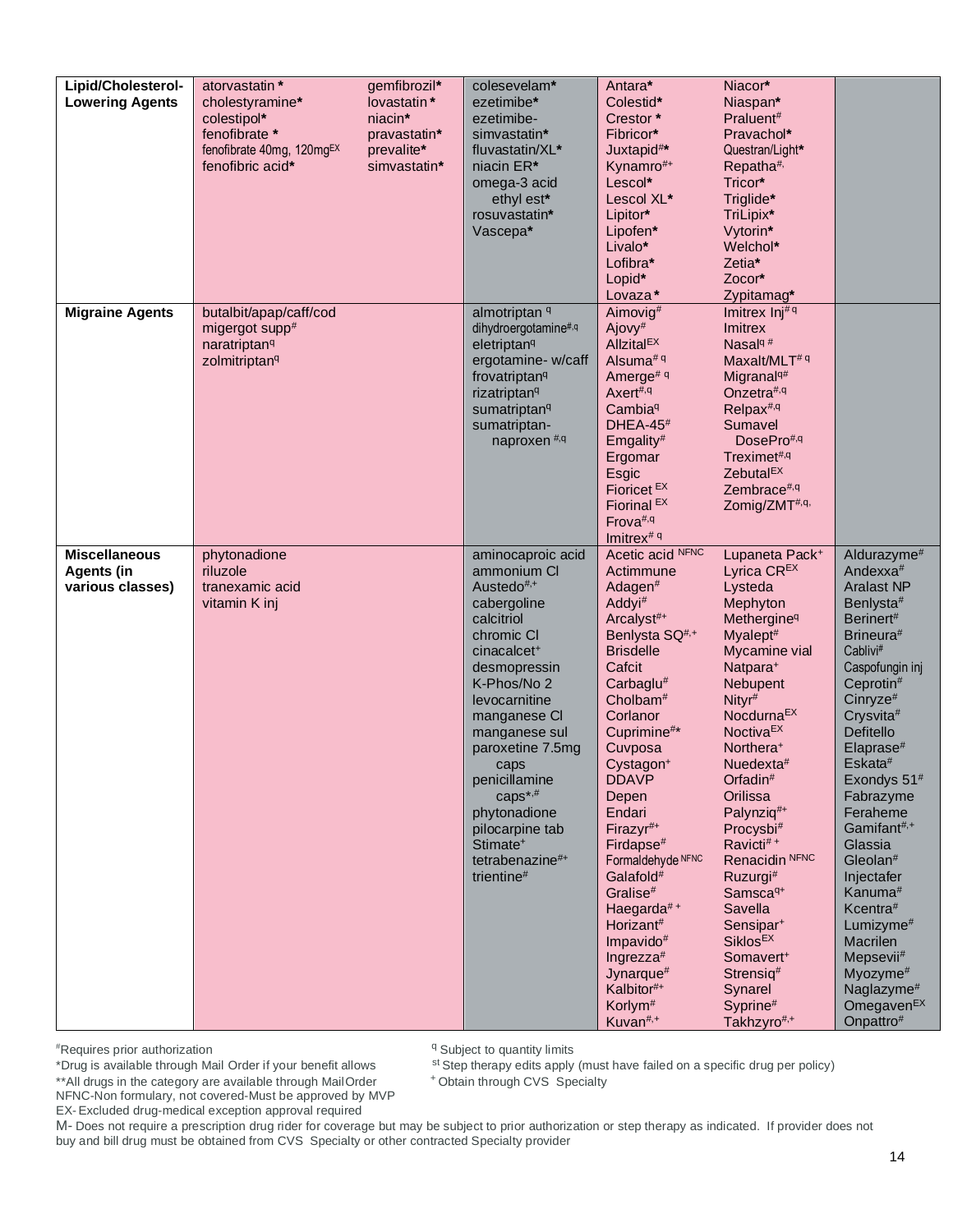|                                                          |                                                                                               |                                                                                                 |                                                                                                                                                                                                                                                         | Lokelma                                                                                                                               | Tegsedi#<br>Tiglutek <sup>#</sup><br>Veltassa<br>Vyndagel <sup>#,+</sup><br>Vyndamax <sup>#,+</sup><br>Xenazine <sup>#+</sup><br>Xuriden <sup>#</sup><br>Zutripro# | Parsabiv <sup>#</sup><br>Prolastin-C<br>Radicava <sup>#</sup><br>Revcovi#<br>Ruconest <sup>#</sup><br>Soliris <sup>#</sup><br>Spinraza <sup>#</sup><br>Supprelin-LA<br>Sylvant#<br><b>Triferic</b><br>Triptodur<br>Ultomiris <sup>#,+</sup><br>Vimizim <sup>#</sup><br>Vistogard<br>Voraxaze<br><b>Xiaflex</b><br>Zemaira<br>Zilrefta <sup>EX</sup><br>Zinplava <sup>#</sup><br>Zolgensma <sup>#</sup> |
|----------------------------------------------------------|-----------------------------------------------------------------------------------------------|-------------------------------------------------------------------------------------------------|---------------------------------------------------------------------------------------------------------------------------------------------------------------------------------------------------------------------------------------------------------|---------------------------------------------------------------------------------------------------------------------------------------|--------------------------------------------------------------------------------------------------------------------------------------------------------------------|--------------------------------------------------------------------------------------------------------------------------------------------------------------------------------------------------------------------------------------------------------------------------------------------------------------------------------------------------------------------------------------------------------|
| <b>MS Agents</b>                                         |                                                                                               |                                                                                                 | Aubagio <sup>+</sup><br>Avonex <sup>+</sup><br>Copaxone 20mg+<br>Copaxone 40mg+<br>dalfampridine#,+<br>glatiramer <sup>+</sup><br>Gilenya <sup>+</sup><br>Mayzent <sup>+</sup><br>Plegridy <sup>+</sup><br>Rebif <sup>+</sup><br>Tecfidera <sup>+</sup> | Ampyra <sup>#,+</sup><br>Betaseron <sup>+#</sup><br>Mavenclad <sup>#,+</sup>                                                          | Zinbryta#+                                                                                                                                                         | Ocrevus<br>Tysabri#<br>Lemtrada $#$                                                                                                                                                                                                                                                                                                                                                                    |
| <b>Muscle Relaxants</b>                                  | baclofen<br>chlorzoxazone 500mg<br>cyclobenzaprine IR                                         | meprobamate<br>methocarbamol<br>tizanidine tabs                                                 | carisoprodol/cmpd<br>carisoprodol cmpd<br>w cod<br>cyclobenzaprine EREX<br>dantrolene<br>metaxalone<br>800mg<br>orphenadrine/cmp                                                                                                                        | Amrix NFNC<br>Dantrium<br>Fexmid<br>Parafon Forte DSC<br>Lorzone                                                                      | Robaxin<br>Skelaxin <sup>EX</sup><br>Soma<br><b>Zanaflex</b>                                                                                                       |                                                                                                                                                                                                                                                                                                                                                                                                        |
| Nitrates/Angina<br>Others** (heart)                      | isosorbide dinitrate<br>nitroglycerin patch                                                   |                                                                                                 | Nitrostat<br>ranolazine                                                                                                                                                                                                                                 | Dilatrate-SR<br><b>Isordil Titradose</b><br>Isordil 40mg<br>Minitran                                                                  | Nitro-Dur<br>Ranexa                                                                                                                                                |                                                                                                                                                                                                                                                                                                                                                                                                        |
| <b>NSAIDS (pain &amp;</b><br>inflammation,<br>arthritis) | diclofenac tabs<br>etodolac/XL*<br>flurbiprofen*<br>ibuprofen*<br>indomethacin*<br>meloxicam* | nabumetone*<br>naproxen IR*<br>oxaprozin*<br>piroxicam*<br>salsalate*<br>sulindac*<br>tolmetin* | diclofenac 1%gel<br>diclofenac patchesEX<br>diclofenac/misoprostol<br>celecoxib*<br>ketoprofen/ER*<br>ketorolac<br>meclofenamate*<br>mefenamic acid*<br>naproxen DR<br>naproxen CR/EREX<br>naproxen susp <sup>EX</sup>                                  | Anaprox/DS *<br>Celebrex*<br>Daypro <sup>*</sup><br>Feldene <sup>*</sup><br>$F$ lector <sup>EX</sup><br>Mobic <sup>*</sup><br>Nalfon* | Naprosyn <sup>*</sup><br>PennsaidEX<br>Ponstel*<br>Sprix <sup>#</sup><br><b>Voltaren Gel</b><br>Voltaren XR*                                                       |                                                                                                                                                                                                                                                                                                                                                                                                        |
| <b>Ophthalmic: Anti-</b><br><b>Infective Agents</b>      | bac/neo/polym/HC<br>bacitracin<br>ciprofloxacin<br>gentamicin<br>levofloxacin                 | ocudox<br>ofloxacin<br>polym/trimeth<br>sulfacetamide<br>tobramycin                             | erythromycin<br>gatifloxacin                                                                                                                                                                                                                            | <b>AzaSite</b><br><b>Besivance</b><br>Bleph-10<br>Blephamide<br>Ciloxan                                                               | <b>Ocuflox</b><br>Polytrim<br><b>Tobrex</b><br>Tobrex oint<br>Vigamox                                                                                              |                                                                                                                                                                                                                                                                                                                                                                                                        |

<sup>q</sup> Subject to quantity limits

\*Drug is available through Mail Order if your benefit allows st Step therapy edits apply (must have failed on a specific drug per policy)

\*\*All drugs in the category are available through MailOrder

<sup>+</sup> Obtain through CVS Specialty

NFNC-Non formulary, not covered-Must be approved by MVP

EX- Excluded drug-medical exception approval required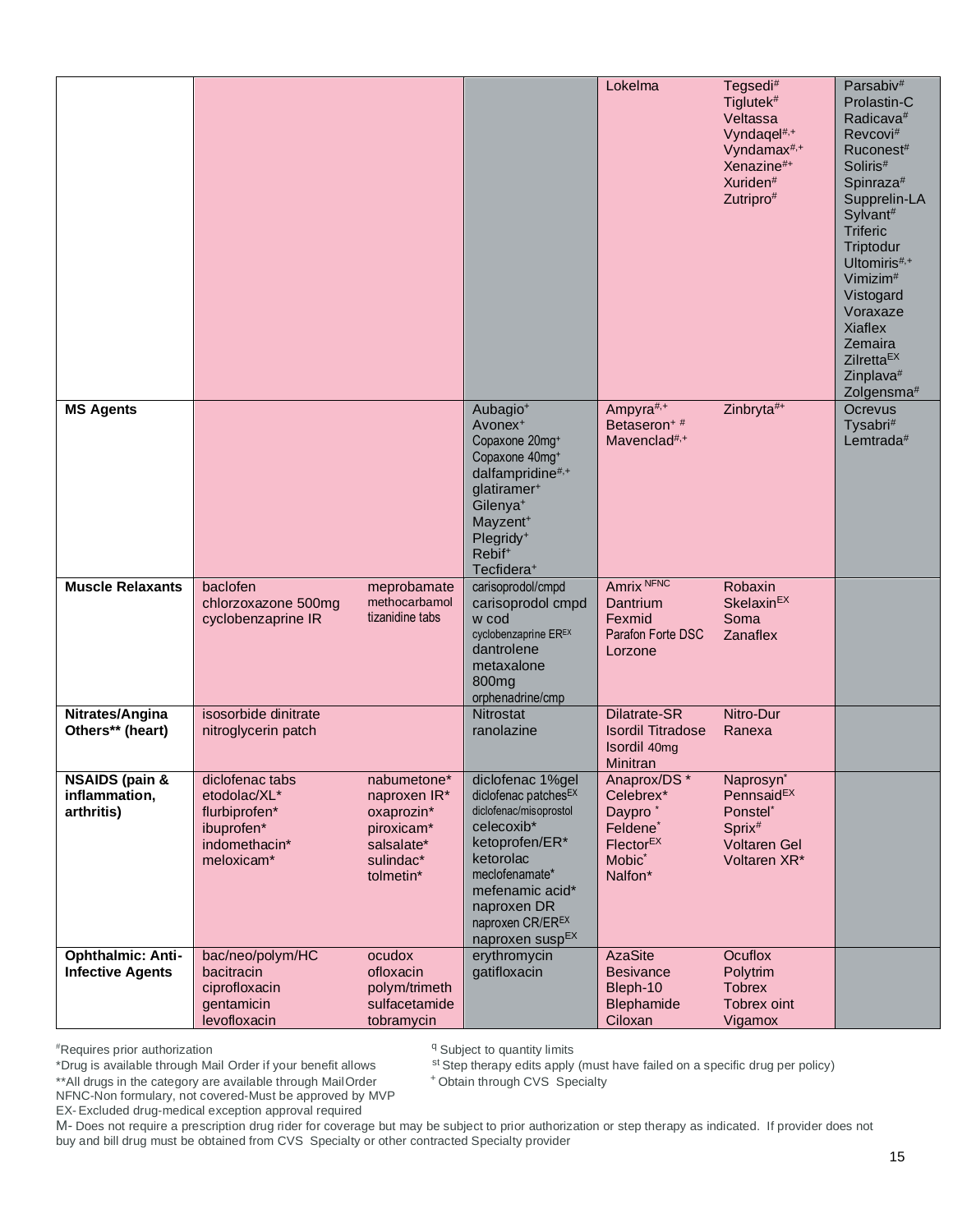|                                                                | moxifloxacin                                                                                                                                                                                  | trifluridine                                                         |                                                                                                                                                                                                                                        | Ciloxan oint<br>Moxeza<br>Natacyn                                                                                                                                                                                                                                                       | Viroptic<br>Zirgan<br>Zymaxid                                                                                                                                                                                            |                                                                                            |
|----------------------------------------------------------------|-----------------------------------------------------------------------------------------------------------------------------------------------------------------------------------------------|----------------------------------------------------------------------|----------------------------------------------------------------------------------------------------------------------------------------------------------------------------------------------------------------------------------------|-----------------------------------------------------------------------------------------------------------------------------------------------------------------------------------------------------------------------------------------------------------------------------------------|--------------------------------------------------------------------------------------------------------------------------------------------------------------------------------------------------------------------------|--------------------------------------------------------------------------------------------|
| Ophthalmic:<br>Glaucoma<br>Agents**                            | apraclonidine<br>betaxolol<br>brimonidine<br>carteolol<br>dorzolamide<br>latanoprost<br>levobunolol                                                                                           | metipranolol<br>pilocarpine<br>timolol/XE<br>timolol/<br>dorzolamide | Lumigan<br>Phospholine<br>lodide<br>Rescula                                                                                                                                                                                            | Alphagan P.1%<br>Azopt<br>Betagan<br><b>Betimol</b><br>Betoptic-S<br>Combigan<br>Cosopt<br>Cosopt PF<br>lopidine                                                                                                                                                                        | <b>Isopto Carpine</b><br>Istalol<br>Rhopressa<br>Rocklatan <sup>#</sup><br>Simbrinza<br>Timoptic/XE<br>Travatan Z<br><b>Trusopt</b><br>Vyzulta <sup>EX</sup><br>Xalatan<br>Xelpros<br>Zioptan                            |                                                                                            |
| Ophthalmic:<br>Steroids,<br>Antiinflammatory<br>& Misc. Agents | azelastine<br>bromfenac<br>cromolyn<br>dexamethasone<br>diclofenac<br>epinastine<br>fluorometholone<br>flurbiprofen<br>naphazoline<br>olopatadine<br>prednisolone<br>tobramycin/dexamethasone |                                                                      | ketorolac<br>loteprednol<br><b>Restasis</b><br>Xiidra                                                                                                                                                                                  | Acular/LS<br>Acuvail<br>Alocril<br>Alomide<br><b>Alrex</b><br><b>Bepreve</b><br><b>Betadine</b><br>$C$ equa <sup>EX</sup><br>Cystaran <sup>#,+</sup><br>Durezol<br>Elestat<br>Emadine<br><b>Flarex</b><br><b>FML Forte/SOP</b><br>llevro<br>Inveltys<br>Lastacaft<br>Lotemax<br>Nevanac | Ocufen<br>Omnipred<br>Oxervate $#$<br>Pataday<br><b>Maxidex</b><br><b>Maxitrol</b><br>Patanol<br><b>Pred Mild</b><br>Pred-G<br>Prolensa<br><b>Tobradex Susp</b><br>Tobradex oint<br><b>Tobradex ST</b><br>Vexol<br>Zylet | Dextenza $#$<br>Eylea<br>Jetrea<br>Lucentis<br>Luxturna <sup>#</sup><br>Retisert#<br>Yutiq |
| Osteoporosis/<br><b>Paget's Agents</b>                         | alendronate*<br>etidronate*<br>ibandronate*                                                                                                                                                   |                                                                      | calcitonin spray*<br>Forteo <sup>+</sup><br>risedronate<br>Tymlos <sup>+</sup>                                                                                                                                                         | Actonel*<br>Atelvia <sup>*</sup><br>Binosto*<br>Boniva Tabs*<br>Evista*                                                                                                                                                                                                                 | Fosamax*<br>Fosamax + $D^*$<br>Miacalcin<br>Nasal*<br>Xgeva <sup>+</sup>                                                                                                                                                 | <b>Boniva IV</b><br>Evenity#<br>Prolia<br>Reclast<br>zoledronic<br>acid                    |
| <b>Otic Preparations</b><br>(ear)                              | acetic acid/<br>hydrocortisone<br>antipyrine/benzo/<br>glycerin<br>benzocaine<br>carbamide peroxide                                                                                           | ciprofloxacin<br>neo/polym/HC<br>ofloxacin                           | fluocinolone                                                                                                                                                                                                                           | Cetraxal<br>Ciprodex<br>Cipro HC<br>Coly-Mycin S                                                                                                                                                                                                                                        | Cortisporin-TC<br>Dermotic<br>Otovel<br>Trioxin                                                                                                                                                                          | Otiprio                                                                                    |
| <b>Pain Relievers</b><br>(narcotic)                            | apap/codeine<br>codeine<br>hydrocodone/apap<br>hydrocodone/ibuprofen<br>hydromorphone<br>lortab<br>meperidine<br>morphine IR<br>oxycodone/APAP<br>oxycodone/aspirin                           |                                                                      | buprenorphine-<br>patch <sup>q,st</sup><br>butorphanol <sup>q</sup><br>fentanyl patchq,st<br>(12mcg, 25mcg,<br>50mcg, 75mcg,<br>$100 \text{mcg}^{q, st}$<br>fentanyl oral <sup>q,#</sup><br>methadone <sup>PA</sup><br>morphine ERq,st | All brands<br>Abstral <sup>q,#</sup><br>Actiq <sup>q,#</sup><br>Apada $z^*$<br>Arymo ER <sup>st</sup><br><b>Belbuca</b> <sup>q</sup><br>Butrans <sup>q,st</sup><br>Codeine sulf<br>soln<br>Conzipq                                                                                      | Ibudone 5/200<br>Kadian <sup>q,st</sup><br>Lazanda <sup>#</sup><br>Morphabond <sup>q,st</sup><br>MS Contin <sup>q,st</sup><br><b>Norco</b><br>Nucynta<br>Nucynta ER <sup>q</sup><br>Opana<br>Opana ERq,st                | Dsuvia <sup>#</sup>                                                                        |

<sup>q</sup> Subject to quantity limits

st Step therapy edits apply (must have failed on a specific drug per policy)

+Obtain through CVS Specialty

\*\* All drugs in the category are available through Mail Order NFNC-Non formulary, not covered-Must be approved by MVP

EX-Excluded drug-medical exception approval required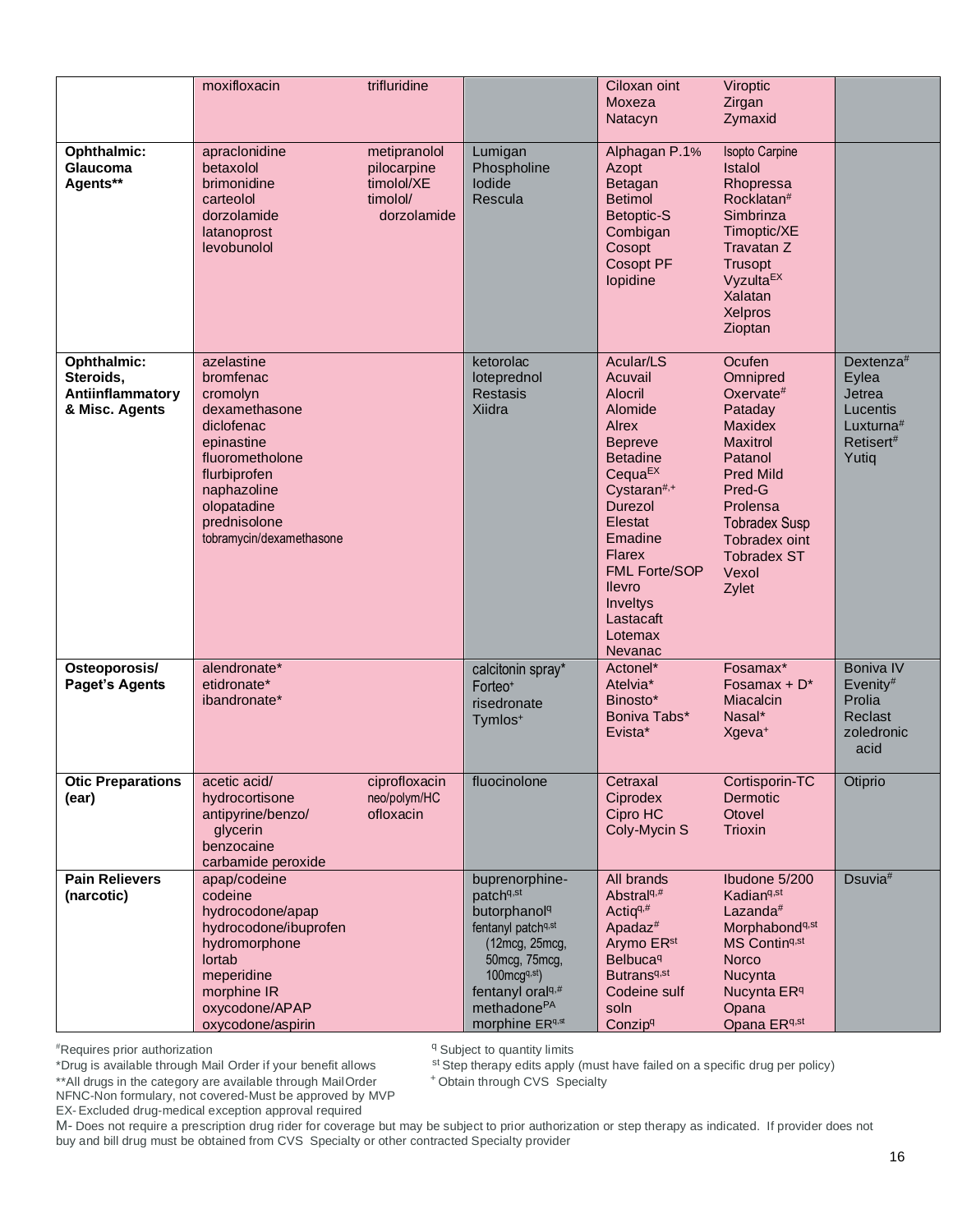|                                                            | oxycodone IR<br>oxycodone/ibuprofen<br>pentazocine/naloxone<br>roxicet tabs<br>tramadol<br>tramadol ER tablets <sup>q</sup><br>vicodin/ES/HP | morphine 24HRq,st<br>morphine rectal<br>oxycodone ERq, st<br>oxymorphone/ERq,st<br>tramadol ER caps <sup>q</sup>                                             | Demerol<br><b>Dilaudid</b><br><b>Dolophine</b><br>Dsuvia <sup>#</sup><br>Duragesic <sup>q,st</sup><br>Embeda <sup>st,q</sup><br>Exalgo <sup>q,st</sup><br>Fentora $q, #$<br>Fiorinal/w cod<br>EX<br>hydromorphone<br>supp<br>Hysingla ER <sup>st, q</sup> | Oxycontin <sup>q,st</sup><br>Primlev<br>Reprexain<br>Roxicodone<br>RoxybondEX<br>Subsys#<br>Synalgos-DC<br>Tylenol w cod<br>Tramadol 150<br><b>Ultracet</b><br>Ultram/ER <sup>q</sup><br>Vicoprofen<br>Xartemis XR <sup>st,q</sup><br>Xtampza ER <sup>st,q</sup><br>Zohydro ER <sup>st</sup> |                                                                                                                      |
|------------------------------------------------------------|----------------------------------------------------------------------------------------------------------------------------------------------|--------------------------------------------------------------------------------------------------------------------------------------------------------------|-----------------------------------------------------------------------------------------------------------------------------------------------------------------------------------------------------------------------------------------------------------|----------------------------------------------------------------------------------------------------------------------------------------------------------------------------------------------------------------------------------------------------------------------------------------------|----------------------------------------------------------------------------------------------------------------------|
| <b>Pain Relievers:</b><br>Miscellaneous**                  | choline mag trisalicylat<br>diflunisal<br>salsalate                                                                                          | None                                                                                                                                                         | All brands                                                                                                                                                                                                                                                |                                                                                                                                                                                                                                                                                              |                                                                                                                      |
| Parkinson's<br><b>Agents</b>                               | amantadine*<br>benztropine*<br>bromocriptine 2.5mg*<br>carbidopa*<br>carbidopa/levodopa/ER*<br>selegiline*<br>trihexyphenidyl*               | carbidopa/<br>levodopa/<br>entacapone*<br>pramipexole/SR*<br>rasagiline<br>ropinirole/XL*<br>tolcapone*                                                      | Apokyn <sup>#</sup><br>Azilect*<br>Comtan*<br>Duopa*<br>Eldepryl*<br>Inbrija#,+<br>Lodosyn*<br>Mirapex*<br>Mirapex ER*<br>Neupro*                                                                                                                         | Osmolex EREX<br>Parlodel*<br>Requip/XL*<br>Rytary*<br>Sinemet/CR*<br>Stalevo*<br>Tasmar*<br>Xadago <sup>*</sup><br>Zelapar*                                                                                                                                                                  |                                                                                                                      |
| Phosphate<br><b>Binders</b>                                | calcium acetate                                                                                                                              | lanthanum carb<br>chew<br>sevelamer tab*                                                                                                                     | Eliphos<br>Fosrenol*<br>Phoslo<br>Phoslyra                                                                                                                                                                                                                | Renagel*<br>Renvela*<br>Velphoro                                                                                                                                                                                                                                                             |                                                                                                                      |
| Potassium<br>Supplements**                                 | various generics                                                                                                                             | None                                                                                                                                                         | All brands<br>K-Tab                                                                                                                                                                                                                                       |                                                                                                                                                                                                                                                                                              |                                                                                                                      |
| <b>Prostate Cancer</b>                                     | None                                                                                                                                         | abiraterone                                                                                                                                                  | <b>Xtandi</b><br>Yonsa <sup>#</sup><br>Zytiga <sup>,</sup>                                                                                                                                                                                                |                                                                                                                                                                                                                                                                                              | Eligard<br>Firmagon<br>Jevtana<br><b>Lupron Depot</b><br>Provenge#<br><b>Trelstar</b><br>Vantas<br>Xofigo<br>Zoladex |
| <b>Respiratory: Beta</b><br>Agonists (Oral,<br>Inhaled)    | albuterol/HFA*<br>ipratropium/albuterol nebs<br>metaproterenol<br>terbutaline*                                                               | Anoro Ellipta<br>levalbuterol<br>Foradil*                                                                                                                    | Arcapta<br>Brovana*<br>Perforomist<br>ProAir HFA<br><b>ProAir Respiclick</b><br><b>Proventil HFA</b>                                                                                                                                                      | Serevent*<br><b>Ventolin HFA</b><br>Vospire ER*<br><b>Xopenex Neb</b><br><b>Xopenex HFA</b>                                                                                                                                                                                                  |                                                                                                                      |
| <b>Respiratory:</b><br><b>Inhaled</b><br>Corticosteroids** | fluticasone/salmeterol-<br>(55-14mcg, 113-14mcg,<br>232-14mcg- generic Airduo)                                                               | Advair HFA<br><b>Arnuity Ellipta</b><br>budesonide<br><b>Breo Ellipta</b><br>Flovent/HFA<br>fluticasone /<br>salmeterol diskus<br>(generic Advair<br>Diskus) | <b>Advair Diskus</b><br>Aerospan <sup>EX</sup><br>Alvesco <sup>EX</sup><br>Armonair<br>Dulera <sup>EX</sup>                                                                                                                                               | Striverdi Respimat                                                                                                                                                                                                                                                                           |                                                                                                                      |

<sup>q</sup> Subject to quantity limits

st Step therapy edits apply (must have failed on a specific drug per policy)

<sup>+</sup> Obtain through CVS Specialty

\*\*All drugs in the category are available through MailOrder NFNC-Non formulary, not covered-Must be approved by MVP

EX- Excluded drug-medical exception approval required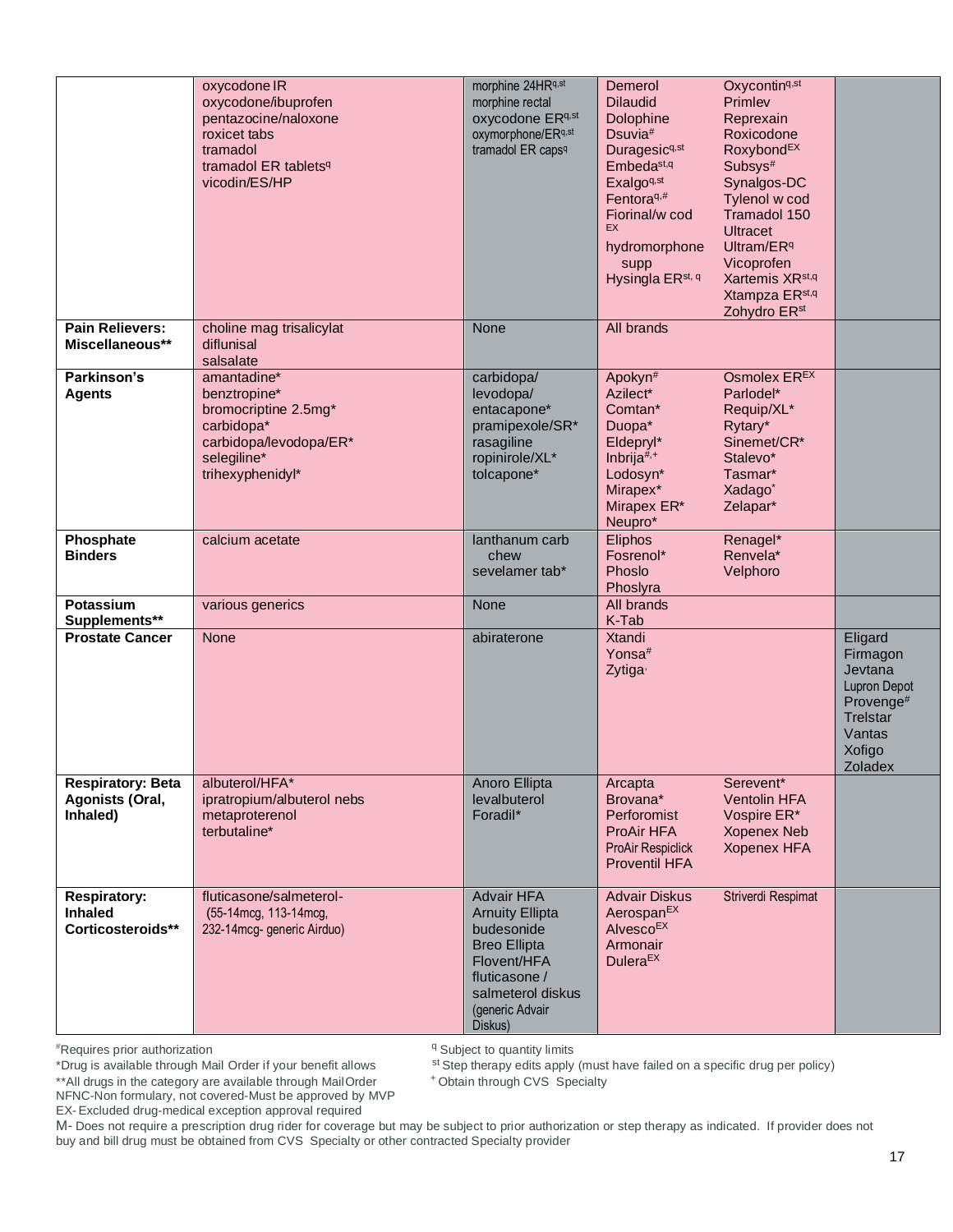| <b>Respiratory:</b><br>Leukotriene<br>Modifiers** | montelukast<br>zafirlukast                                                                                             |                                                                 | Pulmicort<br>Flexhaler<br>Qvar<br><b>Ovar Redihaler</b><br>Symbicort<br>Wixela<br>None                                                                                                                                                                                                                               | Accolate<br>Singulair                                                                                                                                                                                                                                                                                                                                                | Zyflo CREX                                                                                                                                                                                                                                                                                                                                                                                      |                                                                                                                                          |
|---------------------------------------------------|------------------------------------------------------------------------------------------------------------------------|-----------------------------------------------------------------|----------------------------------------------------------------------------------------------------------------------------------------------------------------------------------------------------------------------------------------------------------------------------------------------------------------------|----------------------------------------------------------------------------------------------------------------------------------------------------------------------------------------------------------------------------------------------------------------------------------------------------------------------------------------------------------------------|-------------------------------------------------------------------------------------------------------------------------------------------------------------------------------------------------------------------------------------------------------------------------------------------------------------------------------------------------------------------------------------------------|------------------------------------------------------------------------------------------------------------------------------------------|
| <b>Respiratory:</b><br><b>Miscellaneous</b>       | aminophylline*<br>ipratropium soln*<br>theophylline*                                                                   |                                                                 | ambrisentan <sup>#,+</sup><br>bosentan <sup>#,+</sup><br>Atrovent HFA*<br><b>Bevespi</b><br>Aerosphere<br>Combivent<br>Respimat*<br>cromolyn*<br>Elixophyllin*<br>epoprostenol#+<br>Incruse Ellipta<br>sildenafil 20mg#+<br>Spiriva*<br>tadalafil (PAH)#+<br>tobramycin inh <sup>#,+</sup><br><b>Trelegy Ellipta</b> | Adcirca#,+<br>Adempas <sup>#,+</sup><br>Bethkis <sup>#,+</sup><br>Cayston#<br>Daliresp*<br>Esbriet#+<br>$F$ lolan $#$ +<br>Grastek <sup>#</sup><br>Kalydeco#<br>Kitabis Pak <sup>#,+</sup><br>Letairis <sup>#,+</sup><br>Lonhala Magnair <sup>EX</sup><br>Lufyllin*<br>Nucala SQ <sup>#,+</sup><br>Odactra#<br>Orenitram XR <sup>#+</sup><br>Ofev $#+$<br>Opsumit#,+ | Oralair <sup>#</sup><br>Orkambi <sup>#</sup><br>Pulmozyme <sup>#,+</sup><br>Ragwitek <sup>#</sup><br>$Revatio#,+$<br>Seebri Neohaler<br>Stiolto Respimat <sup>EX</sup><br>Symdeko <sup>#</sup><br>Theo-24*<br>TOBI#,+<br>TOBI Podhaler#,+<br>Tracleer <sup>#,+</sup><br>Tudorza <sup>EX</sup><br>Tyvaso <sup>#,+</sup><br>Uptravi#+<br>Utibron NeohalerEX<br>Ventavis <sup>#,+</sup><br>Yupelri | Cinqair <sup>#</sup><br>Fasenra#<br>Nucala <sup>#,+</sup><br>Remodulin#<br>Revatio Inj <sup>#,</sup><br>Xolair <sup>#,</sup><br>Veletri# |
| <b>RSV</b>                                        | <b>None</b>                                                                                                            |                                                                 | None                                                                                                                                                                                                                                                                                                                 | None                                                                                                                                                                                                                                                                                                                                                                 |                                                                                                                                                                                                                                                                                                                                                                                                 | Synagis#,                                                                                                                                |
| Sedative/<br><b>Hypnotics (sleep</b><br>aids)     | estazolam <sup>q</sup><br>eszopiclone <sup>q</sup><br>flurazepam <sup>q</sup><br>temazepam 7.5, 15,<br>30 <sup>q</sup> | triazolam <sup>q</sup><br>zaleplon <sup>q</sup><br>zolpidem/CRq | zolpidem SL <sup>st,q</sup>                                                                                                                                                                                                                                                                                          | Ambien/CRq,st<br><b>Butisol</b><br>Doral <sup>q</sup><br>Edluar <sup>q,st</sup><br>Halcion <sup>q</sup><br>Hetlioz <sup>#,+</sup><br><b>Belsomrast</b>                                                                                                                                                                                                               | Intermezzoq,st<br>Lunesta <sup>q,st</sup><br><b>Restoril<sup>q</sup></b><br>Rozerem <sup>q,st</sup><br>Silenor#<br>Sonata <sup>q,st</sup><br>Zolpimistq,st                                                                                                                                                                                                                                      |                                                                                                                                          |
| <b>Smoking</b><br><b>Cessation Agents</b>         | bupropion SRq                                                                                                          |                                                                 | Chantix <sup>q</sup>                                                                                                                                                                                                                                                                                                 | <b>Nicotrol</b> <sup>q</sup><br>Zyban <sup>q</sup>                                                                                                                                                                                                                                                                                                                   |                                                                                                                                                                                                                                                                                                                                                                                                 |                                                                                                                                          |
| Somatostatin<br><b>Analogs</b>                    |                                                                                                                        |                                                                 | octreotide <sup>+</sup>                                                                                                                                                                                                                                                                                              | Sandostatin <sup>+</sup><br>Signifor#<br>Somatuline Depot <sup>+</sup>                                                                                                                                                                                                                                                                                               |                                                                                                                                                                                                                                                                                                                                                                                                 | Lutathera#<br>Sandostatin LAR<br><b>Signifor LAR</b>                                                                                     |
| <b>Substance Use</b><br><b>Disorder</b>           | naltrexone<br>naloxone                                                                                                 |                                                                 | acamprosate<br>buprenorphine<br>buprenor/naloxone<br>tabs/film<br>disulfiram<br>Narcan Nasal                                                                                                                                                                                                                         | Antabuse<br><b>EvzioEX</b><br>Lucemyraq<br>Revia                                                                                                                                                                                                                                                                                                                     | Zubsolv                                                                                                                                                                                                                                                                                                                                                                                         | Probuphine<br>Sublocade<br>Vivitrol                                                                                                      |
| Thyroid**                                         | levothyroxine<br>levoxyl<br>liothyronine                                                                               | methimazole<br>propylthiouracil<br>unithroid                    | None                                                                                                                                                                                                                                                                                                                 | Armour Thyroid<br>Cytomel<br>Nature-Throid<br>Synthroid<br>Tapazole                                                                                                                                                                                                                                                                                                  | Thyrolar<br>Tirosint<br>Westhroid<br><b>WP Thyroid</b>                                                                                                                                                                                                                                                                                                                                          |                                                                                                                                          |
| <b>Topical</b><br><b>Antifungals</b>              | ciclopirox soln <sup>q</sup><br>ketoconazole<br>crm/shampoo<br>nystatin                                                |                                                                 | econazole<br>naftifine crm                                                                                                                                                                                                                                                                                           | Ecoza<br>Ertaczo<br>Exelderm<br>Lotrisone<br><b>Naftin</b>                                                                                                                                                                                                                                                                                                           | Luzu<br>Nizoral<br>Penlac#                                                                                                                                                                                                                                                                                                                                                                      |                                                                                                                                          |

<sup>q</sup> Subject to quantity limits

st Step therapy edits apply (must have failed on a specific drug per policy)

+Obtain through CVS Specialty

\*\* All drugs in the category are available through Mail Order NFNC-Non formulary, not covered-Must be approved by MVP EX-Excluded drug-medical exception approval required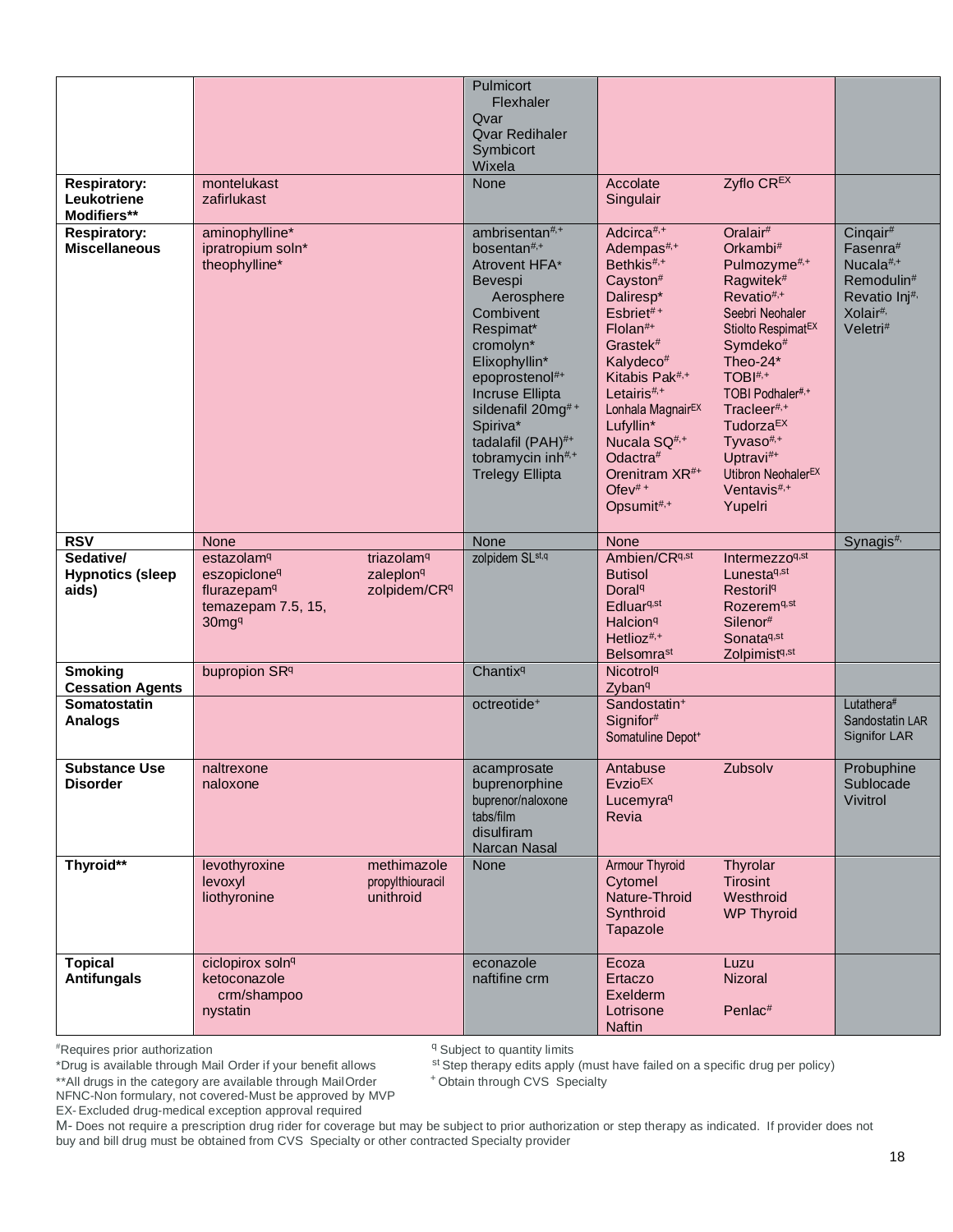| <b>Topical Anti-</b><br><b>Infectives</b><br><b>Topical/Oral/</b><br>Injectable                                                                      | erythromycin<br>gentamicin ointment<br>mupirocin ointmen<br>anthralin<br>selenium sulfide lotion                                                                                                                                                                                                                                                                                                                                      | metronidazole<br>acitretin<br>calcipotriene                                                                                                                                                                                                                                                                                                                                            | Altabax<br><b>Bactroban</b><br>Nasal<br>Centany oint<br>Cortisporin oint/cr<br><b>Dovonex</b><br>EpiFoam                                                                                                                            | Gynazole-1<br>Klaron<br>PhisoHex<br>Rhofade<br><b>Xepi<sup>EX</sup></b>                                                                                                                                                                                                             |  |
|------------------------------------------------------------------------------------------------------------------------------------------------------|---------------------------------------------------------------------------------------------------------------------------------------------------------------------------------------------------------------------------------------------------------------------------------------------------------------------------------------------------------------------------------------------------------------------------------------|----------------------------------------------------------------------------------------------------------------------------------------------------------------------------------------------------------------------------------------------------------------------------------------------------------------------------------------------------------------------------------------|-------------------------------------------------------------------------------------------------------------------------------------------------------------------------------------------------------------------------------------|-------------------------------------------------------------------------------------------------------------------------------------------------------------------------------------------------------------------------------------------------------------------------------------|--|
| <b>Antipsoriatic &amp;</b><br>Antiseborrheic<br>(non-biological)                                                                                     |                                                                                                                                                                                                                                                                                                                                                                                                                                       | calcitrene<br>selenium sulfide<br>shampoo<br>selenium sulfide-<br>pyrithione zinc                                                                                                                                                                                                                                                                                                      | Soriatane                                                                                                                                                                                                                           |                                                                                                                                                                                                                                                                                     |  |
| <b>Topical</b><br><b>Miscellaneous</b>                                                                                                               | aluminum chloride soln<br>lidocaine cream, gel                                                                                                                                                                                                                                                                                                                                                                                        | diclofenac 3% gel <sup>#</sup><br>doxepin cream <sup>#</sup><br>Eucrisa<br>fluorouracil crm<br>imiquimod<br>lidocaine oint, lotion<br>lidocaine patch<br>lidocaine/prilocaine<br>lidocaine/tetra crm<br>lidocaine visco<br>pimecrolimus<br>podofilox<br>mafenide packs<br>urea/lactic ac/ salicylic<br>tacrolimus oint<br>urea/lactic ac/<br>zn undecylenat<br>urea/hyaluronic<br>acid | Aldara<br>Condylox gel<br>Condylox soln<br><b>Drysol</b><br>Dupixent#,+<br><b>Efudex</b><br>Elidel<br>Lidoderm<br>Metrocream<br>Metrogel<br>Metrolotion<br>Mirvaso                                                                  | Protopic<br>Rectiv<br>Picato<br>Podocon-25<br>Prudoxin#<br>Qbrexza <sup>EX</sup><br><b>Regranex<sup>NFNC</sup></b><br>Santyl <sup>q</sup><br>Solaraze <sup>#</sup><br>Sulfamylon<br>Tolak cream<br>Umecta/PD<br>Valchlor#<br>Veregen<br>Xerac AC<br>Zonalon <sup>#</sup><br>Zyclara |  |
| <b>Topical</b><br>Scabicides/<br><b>Pediculicides</b>                                                                                                | lindane<br>permethrin                                                                                                                                                                                                                                                                                                                                                                                                                 | crotamiton lot<br>malathion<br>spinosad                                                                                                                                                                                                                                                                                                                                                | Eurax<br><b>Natroba</b><br>Ovide                                                                                                                                                                                                    | <b>Sklice</b><br>Ulesfia                                                                                                                                                                                                                                                            |  |
| <b>Topical Steroids</b><br><sup>1</sup> Low Potency<br><sup>2</sup> Medium Potency<br><sup>3</sup> High Potency<br><sup>4</sup> Very High<br>Potency | alclometasone <sup>1</sup><br>fluticasone <sup>2</sup><br>betamethasone<br>hydrocortisone <sup>1</sup><br>dip/aug <sup>2,4</sup><br>hydrocortisone<br>betamethasone<br>butyrate <sup>2</sup><br>valerate $3,4$<br>hydrocortisone<br>cornax <sup>4</sup><br>valerate <sup>2</sup><br>fluocinolone $1,2$<br>mometasone <sup>2</sup><br>fluocinonide $0.05\%$ <sup>3</sup><br>prednicarbate <sup>2</sup><br>triamcinolone <sup>2,3</sup> | amcinonide <sup>3</sup><br>clobetasol<br>crm/gel/oint <sup>4</sup><br>desonide <sup>1</sup><br>desoximetasone <sup>2,3</sup><br>diflorasone $3,4$<br>fluocinolone oil<br>flurandrenolide <sup>2</sup><br>halobetasol <sup>4</sup><br>triamcinolone aerosol<br>triamcinolone dental                                                                                                     | <b>Bryhali<sup>EX</sup></b><br>Cutivate <sup>2</sup><br>Cutivate Lotion <sup>2</sup><br>Derma-<br>Smoothe/FS<br>Dermatop <sup>2</sup><br>Desonate <sup>1</sup><br>Desowen <sup>1</sup><br>Diprolene/ $AF3,4$<br>Elocon <sup>2</sup> | <b>Kenalog Spray</b><br>Lexette <sup>EX</sup><br>Luxiq $2$<br>Pandel <sup>2</sup><br>Temovate <sup>4</sup><br>Texacort <sup>1</sup><br>Ultravate <sup>4</sup><br>Ultravate-X<br>Verdeso <sup>1</sup><br>estcort <sup>2</sup>                                                        |  |
| <b>Topical/Oral</b><br><b>Acne Products</b>                                                                                                          | clindamycin 1% gel<br>erythromycin<br>sulfacetamide                                                                                                                                                                                                                                                                                                                                                                                   | adapalene<br>adapalene/benzoyl<br>peroxide<br>amnesteem<br>claravis<br>clindamycin/benzoyl<br>peroxide<br>dapsone gel 5%<br>Finacea<br>myorisan<br>sulfaceta/urea/sulfur<br>tazarotene cr $\theta$ 1%                                                                                                                                                                                  | <b>Altreno<sup>EX</sup></b><br>Avita NFNC<br><b>Clarifoam EF</b><br>Cleocin-T<br>Evoclin<br>Klaron<br>Panretin<br><b>Tazorac</b><br>Vanoxide HCEX<br>Veltin                                                                         |                                                                                                                                                                                                                                                                                     |  |

\*Drug is available through Mail Order if your benefit allows

<sup>q</sup> Subject to quantity limits

st Step therapy edits apply (must have failed on a specific drug per policy)

+Obtain through CVS Specialty

\*\* All drugs in the category are available through Mail Order NFNC-Non formulary, not covered-Must be approved by MVP

EX-Excluded drug-medical exception approval required